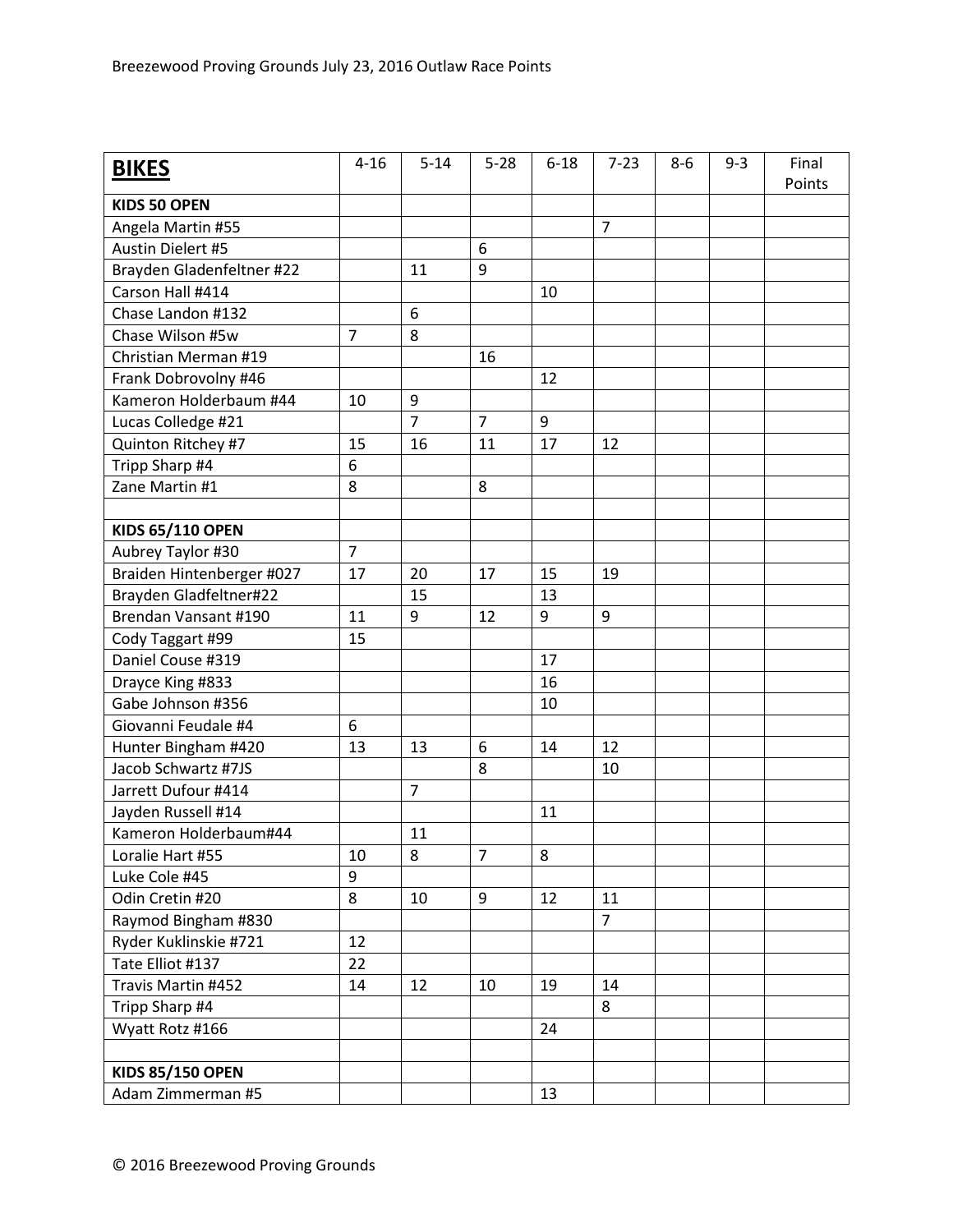| Alicia Hurst #119       |                |                | 9                | 11             |                |  |  |
|-------------------------|----------------|----------------|------------------|----------------|----------------|--|--|
| Ari Ramond #740         | 17             | 11             | 13               | 14             | 8              |  |  |
| Brady Lanzendorfer #754 | 13             |                |                  |                |                |  |  |
| Branen Kaufmann #53     |                |                | 8                |                |                |  |  |
| Brent Barnhart #120     |                |                |                  |                | $\overline{7}$ |  |  |
| Campbell Walls #993     | 11             |                |                  |                |                |  |  |
| Chase Bonamo #211       | 8              |                |                  |                |                |  |  |
| Chuckie Niorin #285     |                |                | 11               |                |                |  |  |
| Cody Taggart #99        | 15             |                |                  |                |                |  |  |
| Cooper Kerns #18        | 22             | 13             | 20               | 17             | 11             |  |  |
| Dayne Miller #28        | 9              |                |                  |                |                |  |  |
| Dillon Wakefield #36    | 10             |                |                  |                |                |  |  |
| Gabe Johnson #356       |                |                |                  | $\overline{7}$ |                |  |  |
| Gage Brehm #803         | 27             |                |                  |                |                |  |  |
| Garret Ward #23         |                |                | $\boldsymbol{6}$ |                |                |  |  |
| Gauge Keith #22         |                | 18             |                  | 24             |                |  |  |
| Jacob Ryan #65          | 14             | 8              |                  |                |                |  |  |
| Jacob Schwartz #7       |                |                |                  |                | 6              |  |  |
| James Trucksys #64      | 18             | 10             | 15               | 16             |                |  |  |
| Justin Jacobs #126      |                |                |                  | 8              |                |  |  |
| Layton Fox #21          | 16             |                |                  |                |                |  |  |
| Leigha Rotz #991        |                |                |                  | 12             |                |  |  |
| Logan Gipe #6           |                |                |                  | 15             |                |  |  |
| Matthew Vansant #189    | 12             | $\overline{7}$ | 10               | 10             | 9              |  |  |
| Maya Taggart #101       | $\overline{7}$ |                |                  |                |                |  |  |
| Noah Hoover #216        | 6              |                |                  |                |                |  |  |
| Riley Fosnot #74        | 20             | 9              | 12               |                | 16             |  |  |
| Scott Gray #12          |                |                | $\overline{7}$   |                |                |  |  |
| Tate Elliot #137        | 19             |                |                  |                |                |  |  |
| Travis Martin #451      |                |                |                  | 9              |                |  |  |
| Wyatt Rotz #166         |                |                |                  | 19             |                |  |  |
|                         |                |                |                  |                |                |  |  |
| <b>Kool Boy</b>         |                |                |                  |                |                |  |  |
| Alyssa Elliot #731      | 11             |                |                  |                |                |  |  |
| Andrew Barnhart #841    | 12             |                | 12               | $\overline{7}$ |                |  |  |
| Ari Ramond #740         | $\overline{7}$ |                |                  |                |                |  |  |
| Cameron Phomsopha #113  | 10             | 11             | 15               | 11             | 17             |  |  |
| Chuckie Niorin #285     |                |                | 10               |                |                |  |  |
| Duke Schwartz #243      |                |                | 9                |                | 6              |  |  |
| Dustin Mallow #58       | 14             | 13             | 20               | 18             | 12             |  |  |
| Ethan Schwartz #826     |                | 6              | 8                | 8              | 8              |  |  |
| Gage Stine #1           | 19             |                |                  |                |                |  |  |
| Gauge Keith #22         |                | 18             |                  | 13             |                |  |  |
| Junior Cruz #23         | 8              | 10             |                  |                |                |  |  |
| Kace Sabedra#36         |                |                |                  |                | 10             |  |  |
| Kyler Coles #429        |                |                | 13               |                |                |  |  |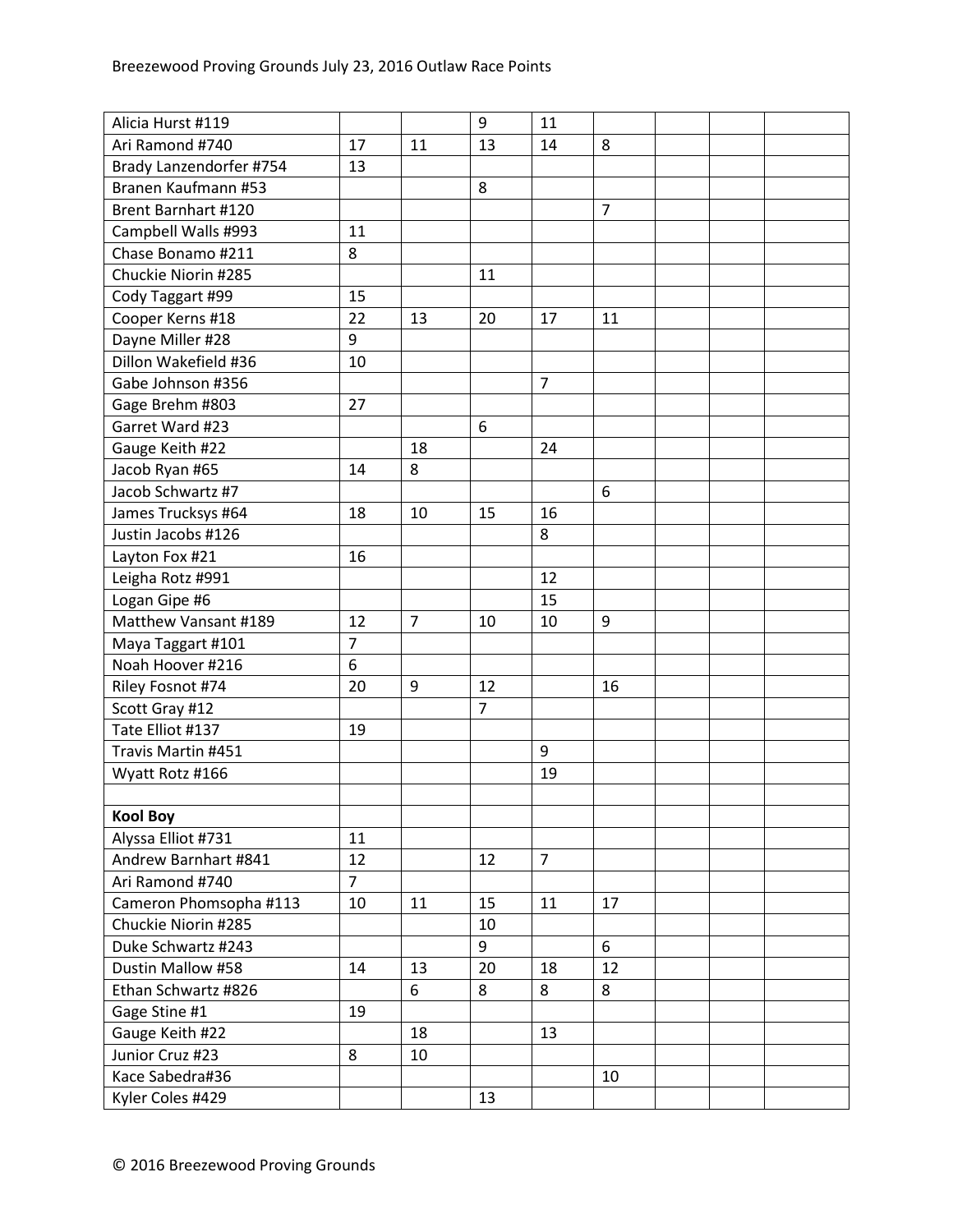| Mason Guelich #691         |                |                |                |                | $\overline{7}$ |  |  |
|----------------------------|----------------|----------------|----------------|----------------|----------------|--|--|
| Noah Giles#114             |                | 9              |                |                |                |  |  |
| Sam Brink #621             |                |                | $\overline{7}$ |                |                |  |  |
| Seth Holderbaum #1         | 6              |                |                |                |                |  |  |
| Seth Holderbaum#44         |                | $\overline{7}$ |                |                |                |  |  |
| <b>Trenton Martin #45</b>  |                | 8              | 11             | 9              | 9              |  |  |
| Ty Claycomb #3             | 9              |                |                |                |                |  |  |
| Zac Dziedzickie #794       |                |                |                | 10             |                |  |  |
|                            |                |                |                |                |                |  |  |
| <b>OLD SCHOOL</b>          |                |                |                |                |                |  |  |
| Aaron Stayrook #13         |                |                |                |                | $\overline{7}$ |  |  |
| Andrew Decker #821         |                |                |                |                | 9              |  |  |
| Brandon Bowser #353        |                |                |                | 8              |                |  |  |
| Brandon Minnich #3         | 25             |                |                |                |                |  |  |
| Chris Milles #15           |                |                |                | 6              |                |  |  |
| Chuckie Niorin #285        |                |                | 12             |                |                |  |  |
| Colton Walls #258          | 12             | 8              |                |                |                |  |  |
| Devin Lykens #04           | 17             | 20             | 8              |                |                |  |  |
| Duke Schwartz #243         |                |                | 10             |                | 6              |  |  |
| Dustin Mallow #58          | 20             |                | 21             | 15             | 14             |  |  |
| Eddie Byrd #8              | 10             | 9              |                |                |                |  |  |
| Franklin#197               |                | $\overline{7}$ |                |                |                |  |  |
| Gage Stine #1              | 18             |                |                |                |                |  |  |
| Jason Hawkins #25          |                |                |                | $\overline{7}$ |                |  |  |
| Jody Nevling #338          | 15             |                |                |                |                |  |  |
| John Selby #817            | 16             | 15             | 16             |                |                |  |  |
| Josh Conklin #66           |                |                |                | 10             |                |  |  |
| Junior Cruz #23            | 14             | 11             |                |                |                |  |  |
| Kyler Coles #429           |                |                | 14             |                |                |  |  |
| Mark Compton #423          |                | 10             | 13             |                |                |  |  |
| Michael Ashby #56          | $\overline{7}$ |                |                |                |                |  |  |
| Noah Fraklin #197          |                |                | $\overline{7}$ |                |                |  |  |
| Scott Myers #34            | 13             | 13             | 9              |                |                |  |  |
| Scott Taggart #103         | 8              |                |                |                |                |  |  |
| Steven Streletz #799       | 9              |                | 11             |                |                |  |  |
| Tyler Adams #710           | 11             | 12             |                |                |                |  |  |
|                            |                |                |                |                |                |  |  |
| <b>WOMEN OPEN</b>          |                |                |                |                |                |  |  |
| Alyssa Cobb #214           | $\overline{7}$ |                |                |                |                |  |  |
| Alyssa Elliot #731         | 15             |                |                |                |                |  |  |
| Amber Kesner #339          | 8              | 11             |                |                |                |  |  |
| Amy Hafer#86               |                | 13             | 8              |                | $\overline{7}$ |  |  |
| Ashley Wetzel#233          |                | $\overline{7}$ |                |                |                |  |  |
| <b>Britnee McMahon #7J</b> | 9              | 10             |                |                |                |  |  |
| Cassie Rupp #09            | 13             |                |                |                | 8              |  |  |
| Catherine Couse #118       |                |                |                | $\overline{7}$ |                |  |  |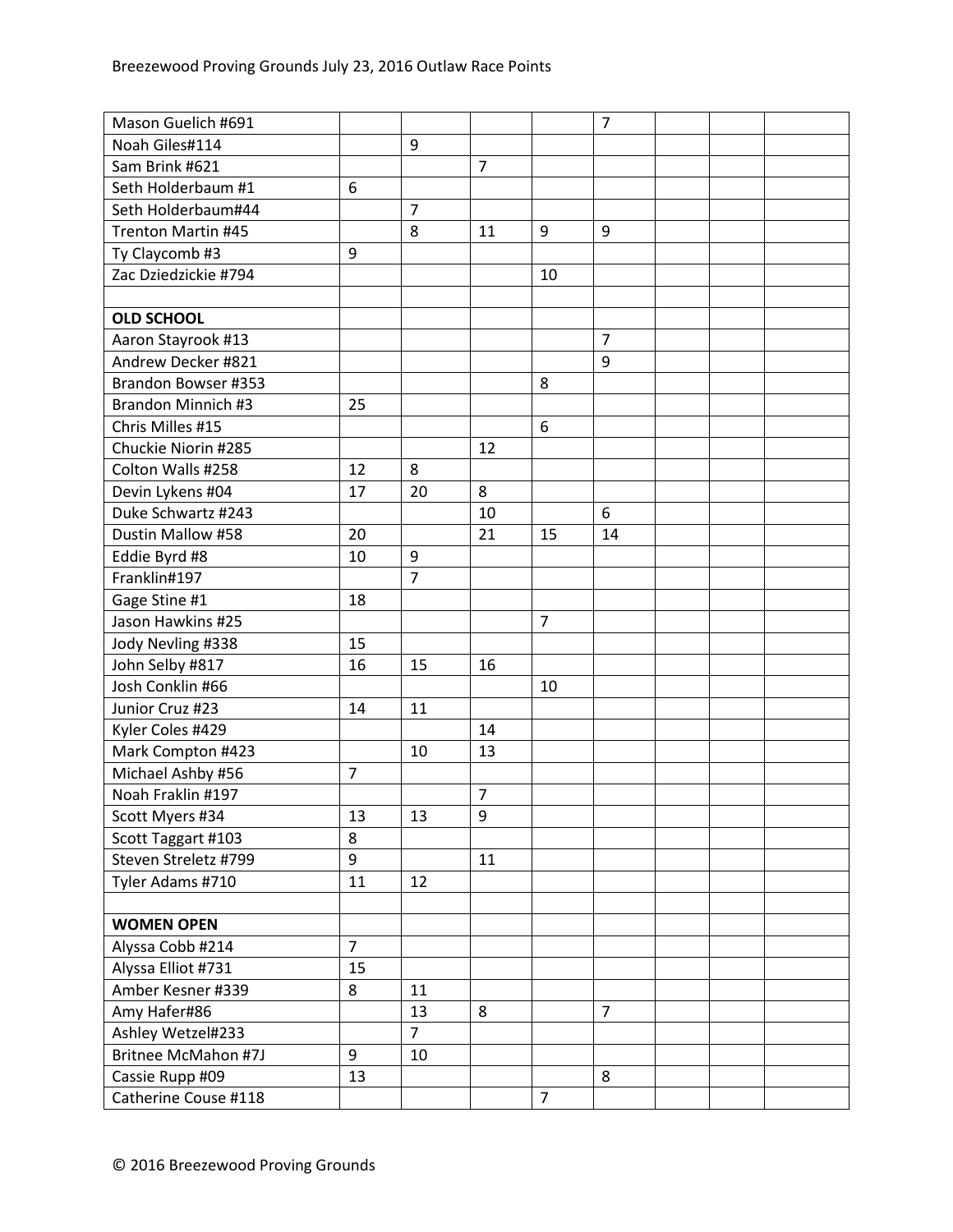| Courtney O'Hara#518       |                      | 9                      |                      |    |                        |  |  |
|---------------------------|----------------------|------------------------|----------------------|----|------------------------|--|--|
| Debra Mezaros #59         |                      |                        | 6                    |    | 6                      |  |  |
| Grace Payne #12           | 12                   |                        |                      |    |                        |  |  |
| Harley Payne#115          |                      | 8                      |                      |    |                        |  |  |
| Hattie Huston #x          |                      |                        |                      |    | 10                     |  |  |
| Jessica Woychick#63       |                      | 18                     |                      |    |                        |  |  |
| Leigha Rotz #991          |                      |                        |                      | 12 |                        |  |  |
| Lindsey Randler #44       | 20                   |                        |                      |    |                        |  |  |
| Maya Taggart #101         | 6                    |                        |                      |    |                        |  |  |
| Rikki Brown #88           | 10                   |                        |                      |    |                        |  |  |
| Robyn Greer #919          | 11                   |                        | 13                   |    | 15                     |  |  |
|                           |                      |                        |                      |    |                        |  |  |
| <b>250 BEGINNER</b>       |                      |                        |                      |    |                        |  |  |
| Andrew Barnhart #841      | 18                   |                        | 17                   | 21 |                        |  |  |
| Andrew Decker #821        |                      |                        | 29                   |    | 18                     |  |  |
| Austin Crouse #11         | 13                   |                        |                      |    |                        |  |  |
| Austin Monroe #6          |                      | 10                     |                      | 11 | 9                      |  |  |
| Boris Funk #41            | 22                   |                        |                      |    |                        |  |  |
| Brad Hopkin #973          | 32                   |                        |                      |    |                        |  |  |
| Brad Logsdon #22          | 17                   |                        |                      |    |                        |  |  |
| Brady Chrisko #538        | $33-3rd$             | $21 - 2^{nd}$          | 25                   |    |                        |  |  |
| Brady Parks #241          | 25                   |                        |                      |    |                        |  |  |
| Brandon Beam #1           |                      | 18                     | 30                   |    |                        |  |  |
| <b>Brandon Carter #27</b> |                      | 13                     |                      |    |                        |  |  |
| <b>Brock Parshall #0</b>  | 31                   |                        |                      |    |                        |  |  |
| Casey Randler #213        | $40-1$ <sup>st</sup> |                        |                      |    | $29 - 1$ <sup>st</sup> |  |  |
| Chris West#410            |                      | 8                      | 12                   |    |                        |  |  |
| Cody Johnson #72          | 16                   | 12                     | 14                   | 13 | $\overline{7}$         |  |  |
| Cody Wagner #9w           |                      |                        | $35-2^{nd}$          |    |                        |  |  |
| Colton Walls#258          |                      | 14                     |                      |    | 15                     |  |  |
| Curtis Hostetler #116     | 25                   |                        |                      |    |                        |  |  |
| David Grey #13            |                      |                        |                      | 12 |                        |  |  |
| Denise Gutiarraz #5       | 21                   |                        |                      |    |                        |  |  |
| Derek McMillen #81        | 18                   |                        |                      |    |                        |  |  |
| Devin Myer #7             |                      |                        |                      |    | 8                      |  |  |
| Dustin Clark #987         | 20                   | 12                     | 22                   |    |                        |  |  |
| Dustin Fetterman #2       | 17                   | 11                     |                      |    |                        |  |  |
| Dylan Voris #621          | 26                   | 15                     |                      |    |                        |  |  |
| Eric Waldon #107          | 20                   |                        |                      |    |                        |  |  |
| Franklin #197             |                      | 8                      |                      |    |                        |  |  |
| Hunter Biesinger #11      | 19                   |                        |                      |    |                        |  |  |
| Hunter Hillyard#8         |                      | $26 - 1$ <sup>st</sup> | $40-1$ <sup>st</sup> |    |                        |  |  |
| Isaac Born #116           | 12                   |                        | 10                   | 14 |                        |  |  |
| Jacob Burger #716         | 28                   | 18                     | 13                   |    |                        |  |  |
| Jacob Mowry #44           | 8                    |                        |                      |    |                        |  |  |
| Jared McGill #54          | $35-2^{nd}$          |                        |                      |    |                        |  |  |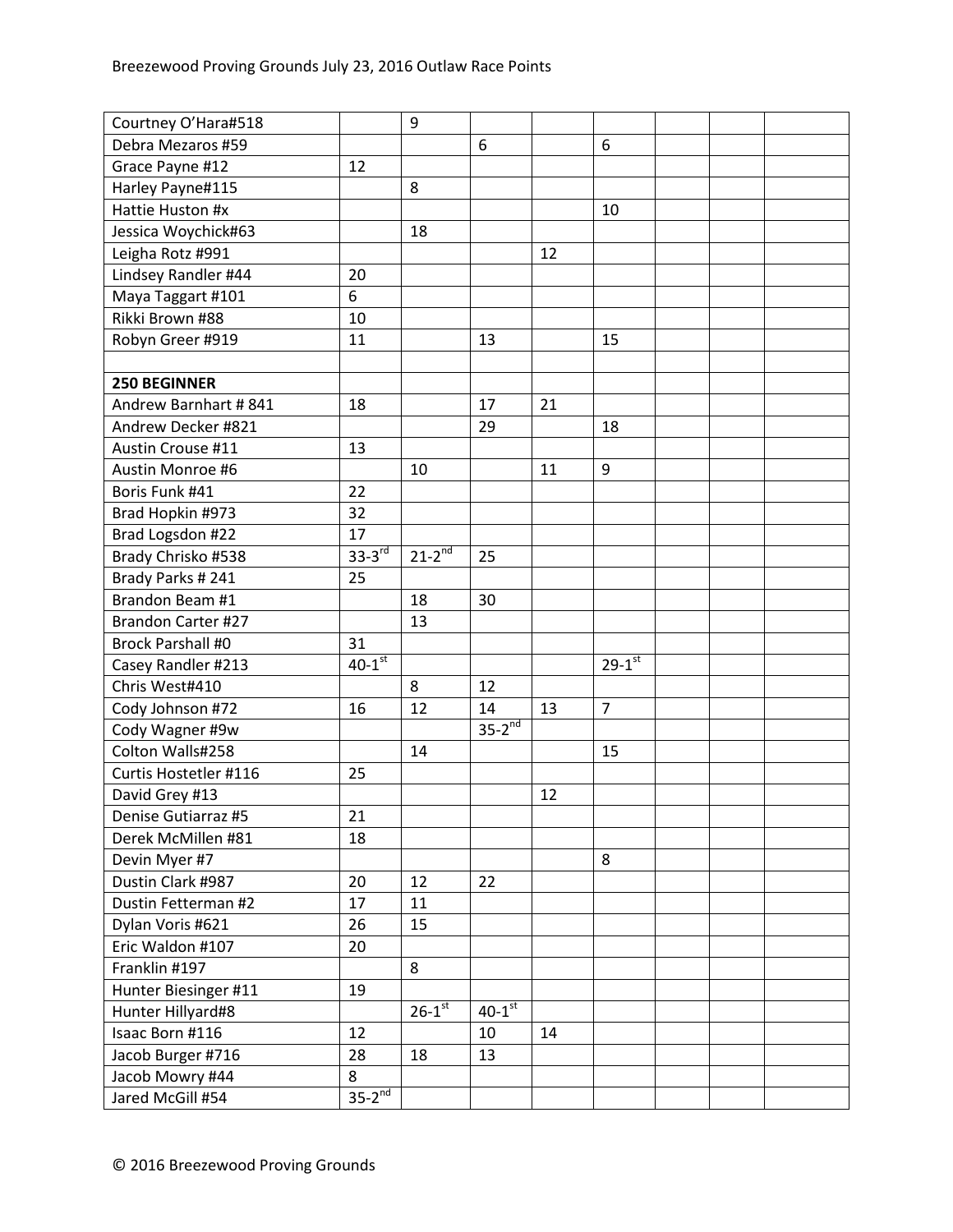| Jason Inverso #91     |                      |                          | 26            |                        |               |  |  |
|-----------------------|----------------------|--------------------------|---------------|------------------------|---------------|--|--|
| Jeremy Witner #7      | 30                   |                          |               |                        |               |  |  |
| Joe Calvert#128       | 29                   |                          |               |                        | 11            |  |  |
| Joey Montanti #169    |                      |                          |               |                        | $24-2^{nd}$   |  |  |
| Jordan Connell #142   | 26                   | 17                       |               | 19                     | 17            |  |  |
| Jordan Gebhardt #36   | 16                   |                          |               |                        |               |  |  |
| Josh Beal #12         | 14                   |                          |               |                        |               |  |  |
| Josh Buckner#98       |                      | 10                       | 16            | 16                     |               |  |  |
| Josh David #17        |                      |                          |               | 15                     | 12            |  |  |
| Justin Hemings #22J   | 27                   | $20-3^{rd}$              |               |                        |               |  |  |
| Kalim Snowberger #7   |                      |                          |               |                        | 10            |  |  |
| Kavon Holderbaum #110 | 23                   | $27 - 1$ <sup>st</sup>   | 27            |                        |               |  |  |
| Kegan Landis #77      | 22                   |                          |               |                        |               |  |  |
| Kenny Barber #69      |                      |                          |               |                        | 20            |  |  |
| Kevin Stailey #214    |                      |                          |               | 22                     |               |  |  |
| Kirk Barb #427        | 14                   |                          |               |                        |               |  |  |
| Kyle Morrow #827      | 21                   |                          | 23            |                        |               |  |  |
| Larry Wyatt #423      |                      |                          | 20            |                        |               |  |  |
| Logan Rummel #133     | 15                   | 14                       |               | 24                     | 19            |  |  |
| Luke Hahn #18         |                      |                          |               | 20                     |               |  |  |
| Matt Heacock #718     | 27                   |                          | 28            |                        |               |  |  |
| Michael Ashby #56     | $33-3^{rd}$          |                          |               | $32-1$ st              | 21            |  |  |
| Morgan Cessna #730    | 19                   |                          |               |                        |               |  |  |
| Nick Krulle #926      | 6                    |                          |               |                        |               |  |  |
| Noah Franklin #197    | 15                   |                          | 11            | 10                     |               |  |  |
| Noah Giles#114        |                      | 17                       |               |                        |               |  |  |
| Oceus Guerra #777     | 10                   |                          |               |                        |               |  |  |
| Ryan Albright #605    |                      |                          | 15            |                        |               |  |  |
| Ryan Purkey#51        |                      | 9                        |               |                        |               |  |  |
| Sam Silfies #44       | 24                   |                          | 18            |                        |               |  |  |
| Sammy Brink #21       | 23                   |                          |               |                        |               |  |  |
| Scott Myers #34       | 31                   | 16                       | 31            | $25 - 3$ <sup>rd</sup> |               |  |  |
| Sean Trabold #256     |                      |                          |               |                        | $22 - 3^{rd}$ |  |  |
| Seth Fike #743        |                      | $19-3^{rd}$              |               |                        |               |  |  |
| Seth Holderbaum #1    | 11                   | 13                       |               |                        |               |  |  |
| Seth Long #7          |                      | 9                        |               |                        |               |  |  |
| Shaun Cram #856       |                      |                          |               |                        | 16            |  |  |
| Shawn Anders Jr #134  | $40-1$ <sup>st</sup> |                          |               |                        |               |  |  |
| Tanner Adams #729     | 32                   | 19                       | 24            |                        | 14            |  |  |
| Tim Nell #717         | $\overline{7}$       | $\overline{7}$           |               |                        |               |  |  |
| TJ Rhode #33          | 24                   |                          | 21            | 23                     | 13            |  |  |
| Tom Decker#16         |                      | 11                       |               |                        |               |  |  |
| Tommy Riccio #912     | 28                   |                          |               |                        |               |  |  |
| Trenton Friend #799   | 9                    |                          |               |                        |               |  |  |
| Trevor Black #32      | 29                   | $22 - 2^{\overline{nd}}$ | $33 - 3^{rd}$ |                        |               |  |  |
| Tucker Coons #71      | $35-2^{nd}$          |                          |               |                        |               |  |  |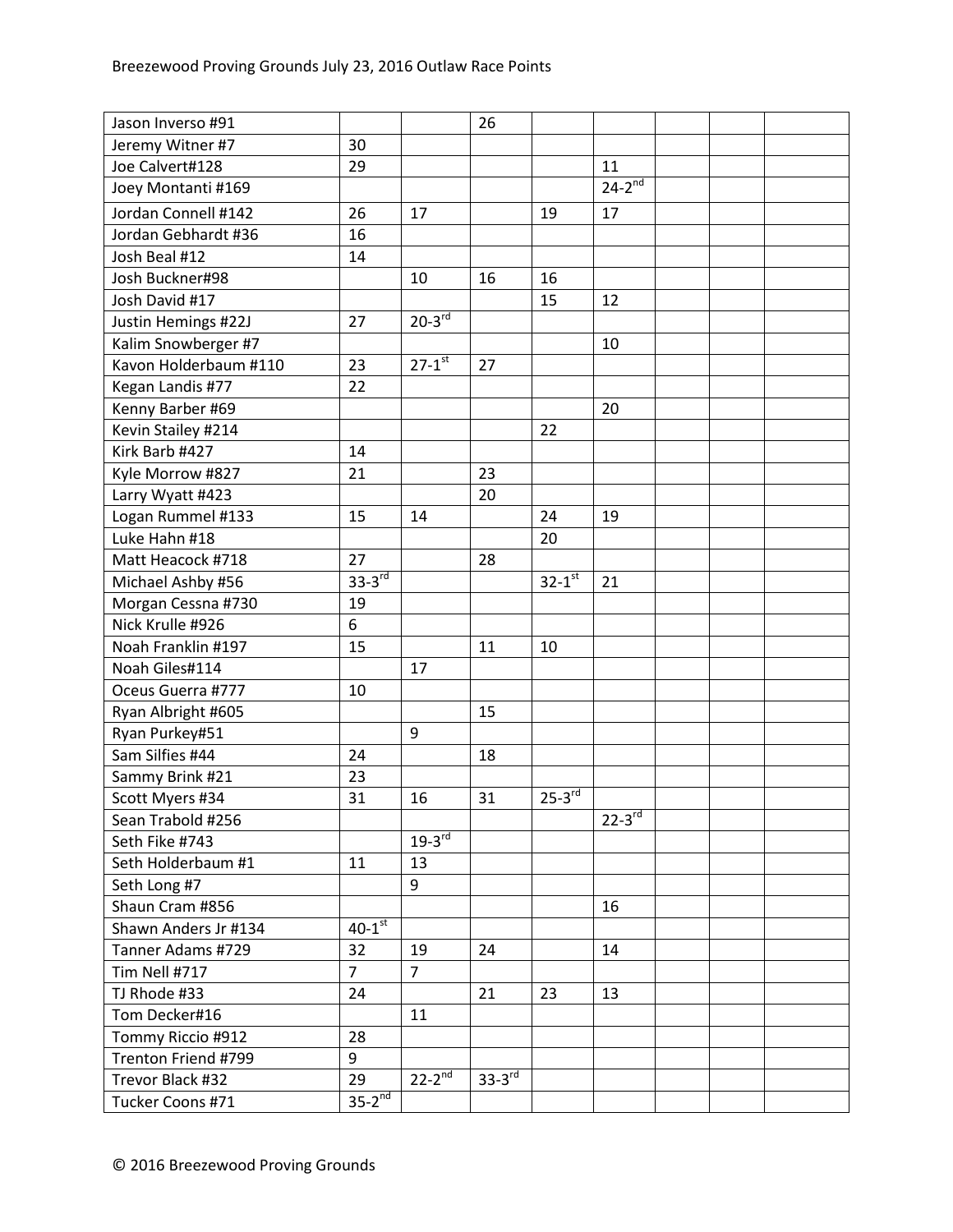| Ty Claycomb#6x           |               | 16                       | 32 |                      |                      |  |  |
|--------------------------|---------------|--------------------------|----|----------------------|----------------------|--|--|
| Tyler Adams #710         | 30            | 15                       |    |                      |                      |  |  |
| Tyler Jones #22          |               |                          | 19 |                      |                      |  |  |
| Wyatt Dunn #213          |               |                          |    | 17                   |                      |  |  |
| Zac Dziedzickie #794     |               |                          |    | $27-2^{nd}$          |                      |  |  |
| Zach Wagner #90          |               |                          |    | 18                   |                      |  |  |
|                          |               |                          |    |                      |                      |  |  |
| <b>450 BEGINNER</b>      |               |                          |    |                      |                      |  |  |
| Alden Helmick #694       | $27 - 2^{nd}$ | 21                       |    |                      |                      |  |  |
| Andrew Morelli #304      |               |                          | 17 | 15                   |                      |  |  |
| Austin Karlinsey #111    | 11            | 17                       | 12 |                      | 23                   |  |  |
| Brandon Beam #103        | 19            |                          | 20 |                      |                      |  |  |
| Brandon Ickes #256       | 21            | 24                       | 16 |                      | 18                   |  |  |
| <b>Brock Darshall #0</b> | 15            |                          |    |                      |                      |  |  |
| Bryce Mathers #726       | 9             |                          | 10 | 10                   | 11                   |  |  |
| Caden Burke #420         | 14            | 18                       | 11 | 19                   |                      |  |  |
| Calvin Guelich#684       |               |                          |    |                      | 30                   |  |  |
| Carlos Pineda #330       |               | 26                       |    |                      |                      |  |  |
| Casey Frye #303          |               | 23                       |    |                      |                      |  |  |
| Casey Randler #213       | $32 - 1^{st}$ |                          |    |                      |                      |  |  |
| CJ Danford#7             |               | 12                       |    |                      |                      |  |  |
| CJ Seek #616             |               |                          |    | 11                   | 25                   |  |  |
| Clinton Barclay #72      |               |                          |    | $30-1$ <sup>st</sup> |                      |  |  |
| Colton Walls #258        | 12            |                          |    |                      | 17                   |  |  |
| Cory McCully#6           |               | $29-2^{nd}$              |    |                      |                      |  |  |
| Dakota Peters #5         | 10            |                          |    |                      |                      |  |  |
| Dan Loomis #24           | 18            |                          | 31 |                      |                      |  |  |
| David Ramsey #99         |               | 14                       | 13 |                      |                      |  |  |
| Dayman Ramsey #99        | 11            |                          |    |                      |                      |  |  |
| Devon Kelly #301         |               | 13                       |    |                      |                      |  |  |
| Dustin Corle #554        |               |                          |    | 22                   | 14                   |  |  |
| Dustin Fetterman#2       |               | 13                       |    |                      |                      |  |  |
| Dylan Voris #621         | 17            | 22                       |    |                      |                      |  |  |
| Ferdy Medrano #920       | $25 - 1^{st}$ | 19                       |    |                      |                      |  |  |
| Heath Himes #331         | 20            |                          |    |                      |                      |  |  |
| Jacob Burger #716        | 22            | 25                       | 29 |                      |                      |  |  |
| Jake Lowe #331           | 8             |                          |    | 14                   |                      |  |  |
| Jason Thompson #16       |               | 15                       |    |                      |                      |  |  |
| Jeremy Dube #15          |               |                          | 26 |                      |                      |  |  |
| Jeremy Wagner#726        |               |                          |    |                      | 24                   |  |  |
| Jeremy Whited #835       | 14            | $28 - 2^{\overline{nd}}$ | 22 |                      |                      |  |  |
| Jim Jacobs #11           |               |                          |    | 9                    |                      |  |  |
| Joey Montanti #169       |               |                          |    |                      | $38-1$ <sup>st</sup> |  |  |
| John Ashcraft#158        |               | $34-1$ <sup>st</sup>     |    |                      |                      |  |  |
| John Flesner #7          | 24            |                          |    |                      |                      |  |  |
| Jordan Connell#142       |               |                          |    |                      | 19                   |  |  |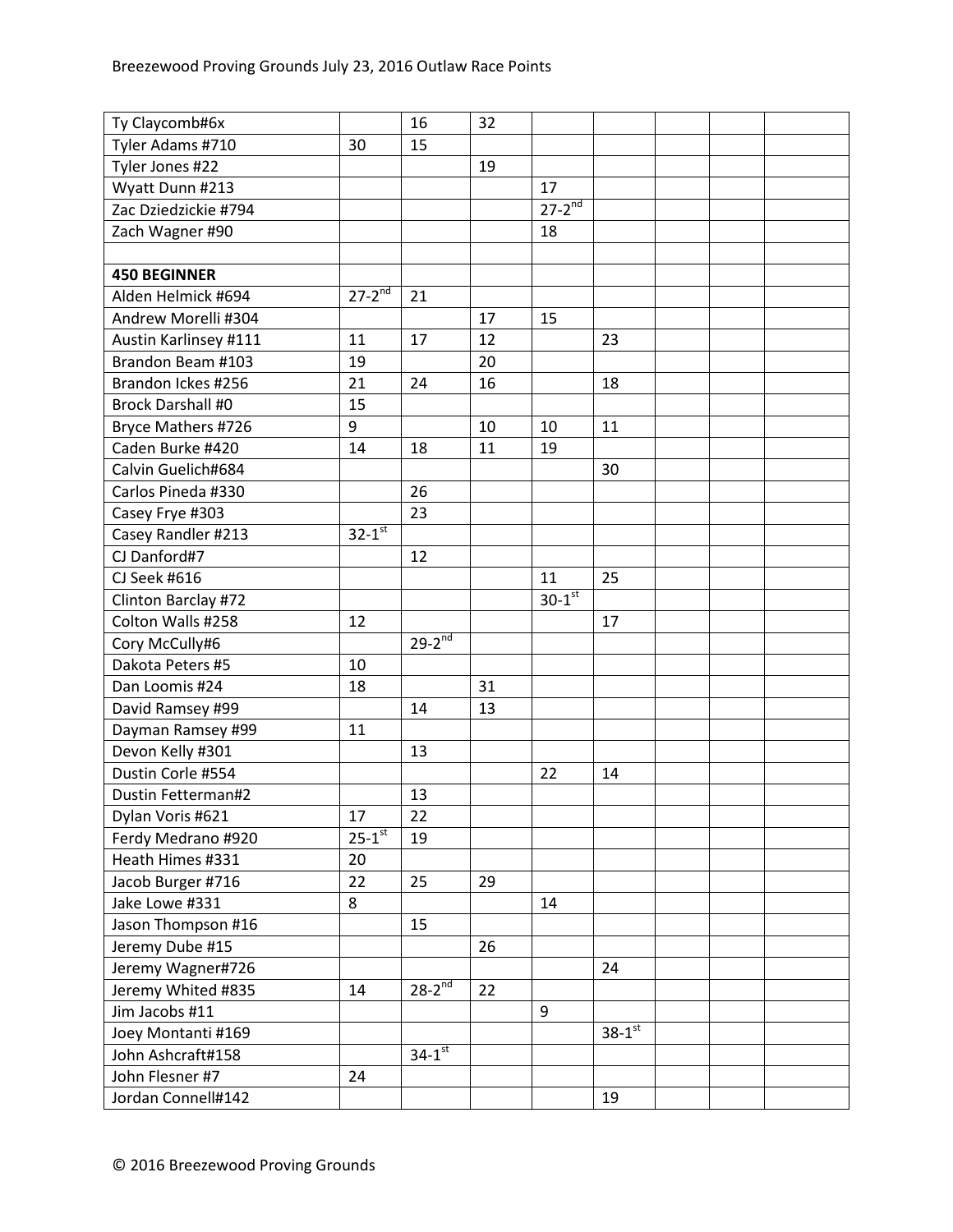| Josh Webster #828        |                |                        |                      |               | 29          |  |  |
|--------------------------|----------------|------------------------|----------------------|---------------|-------------|--|--|
| Justin Hemmings #22J     | $26-3^{rd}$    |                        |                      |               |             |  |  |
| Justin Rodkey#360        |                |                        |                      |               | 10          |  |  |
| Kalim Snowberger #724    | 9              | 11                     | 9                    |               | 13          |  |  |
| Kavan Holderbaum #110    | 21             | $33 - 1$ <sup>st</sup> | 23                   |               |             |  |  |
| Kenny Barber#69          |                |                        |                      |               | $31-3^{rd}$ |  |  |
| Kevin Bratton #17        | 25             |                        | 25                   | 21            | 22          |  |  |
| Kolton Wagner#5w         |                |                        |                      |               | 21          |  |  |
| Kurt Vail #913           | 16             |                        |                      |               |             |  |  |
| Kyle Morrow #827         | 15             |                        | 28                   | 12            | 15          |  |  |
| Laetten Park #84         | 10             | 15                     | 27                   |               |             |  |  |
| Lance Hughes #4          | 8              |                        |                      |               |             |  |  |
| <b>Manuel Ramos #983</b> | $\overline{7}$ |                        |                      |               |             |  |  |
| Mason Guelich #691       | 16             |                        |                      | 13            |             |  |  |
| Matt Case #831x          |                | 20                     |                      | $23-3^{rd}$   |             |  |  |
| Mitch Hurst #84          |                |                        | $34-2^{nd}$          |               |             |  |  |
| Nick Feudale #94         | 18             |                        |                      |               |             |  |  |
| Nick Venable #5          |                |                        |                      | 17            |             |  |  |
| Nicklos Bealieu#541      |                | 16                     | 18                   |               |             |  |  |
| Noah Straub #418         |                |                        |                      | 18            |             |  |  |
| Rick Meyers#115          |                | 19                     | 24                   |               |             |  |  |
| Riley Schaffer #827      | 22             | 20                     | 21                   |               | 27          |  |  |
| Ryan Novella #3          | 13             | 18                     | 14                   |               |             |  |  |
| Sammy Brink #21          | 13             |                        |                      |               |             |  |  |
| Saun Cram #856           |                |                        |                      |               | 12          |  |  |
| <b>Scott Myers #34</b>   | $28 - 2^{nd}$  | 22                     | $39-1^{st}$          | $25 - 2^{nd}$ |             |  |  |
| Seth Fike #743           |                | 24                     | 15                   |               |             |  |  |
| Tanner Adams #729        | 23             |                        | 30                   |               | 28          |  |  |
| TJ Wendt #292            |                |                        |                      |               | 20          |  |  |
| Travis Ritter #420       | 12             | 16                     |                      | 16            | 16          |  |  |
| Trent Bertothy #6        | 24             |                        |                      |               |             |  |  |
| Trent Russler #212       | $33 - 1$ st    | $27 - 3$ <sup>rd</sup> |                      |               |             |  |  |
| Trevor Kuhns #19         |                | 14                     |                      |               |             |  |  |
| Troy Heming #24          |                | 21                     |                      |               |             |  |  |
| Tucker Coons #71         | 23             |                        |                      |               |             |  |  |
| Ty Claycomb #3           | 17             | $26-3$ <sup>rd</sup>   | $32-3$ <sup>rd</sup> |               |             |  |  |
| Tyler Adams #710         | 19             |                        |                      |               |             |  |  |
| Tyler Kuhns#26           |                | 17                     |                      |               |             |  |  |
| Tyler Moore #796         |                | 25                     |                      |               |             |  |  |
| Zach Wendt #293          |                |                        |                      |               | 26          |  |  |
| Zach West #293           | 20             | 23                     | 19                   | 20            |             |  |  |
| Zack Guyan #610          |                |                        |                      |               | $33-2^{nd}$ |  |  |
|                          |                |                        |                      |               |             |  |  |
| <b>250 INTERMEDIATE</b>  |                |                        |                      |               |             |  |  |
| Aaron Dravk #607         | 18             | 17                     | 16                   |               |             |  |  |
| Austin Fry #212          |                |                        |                      | 15            |             |  |  |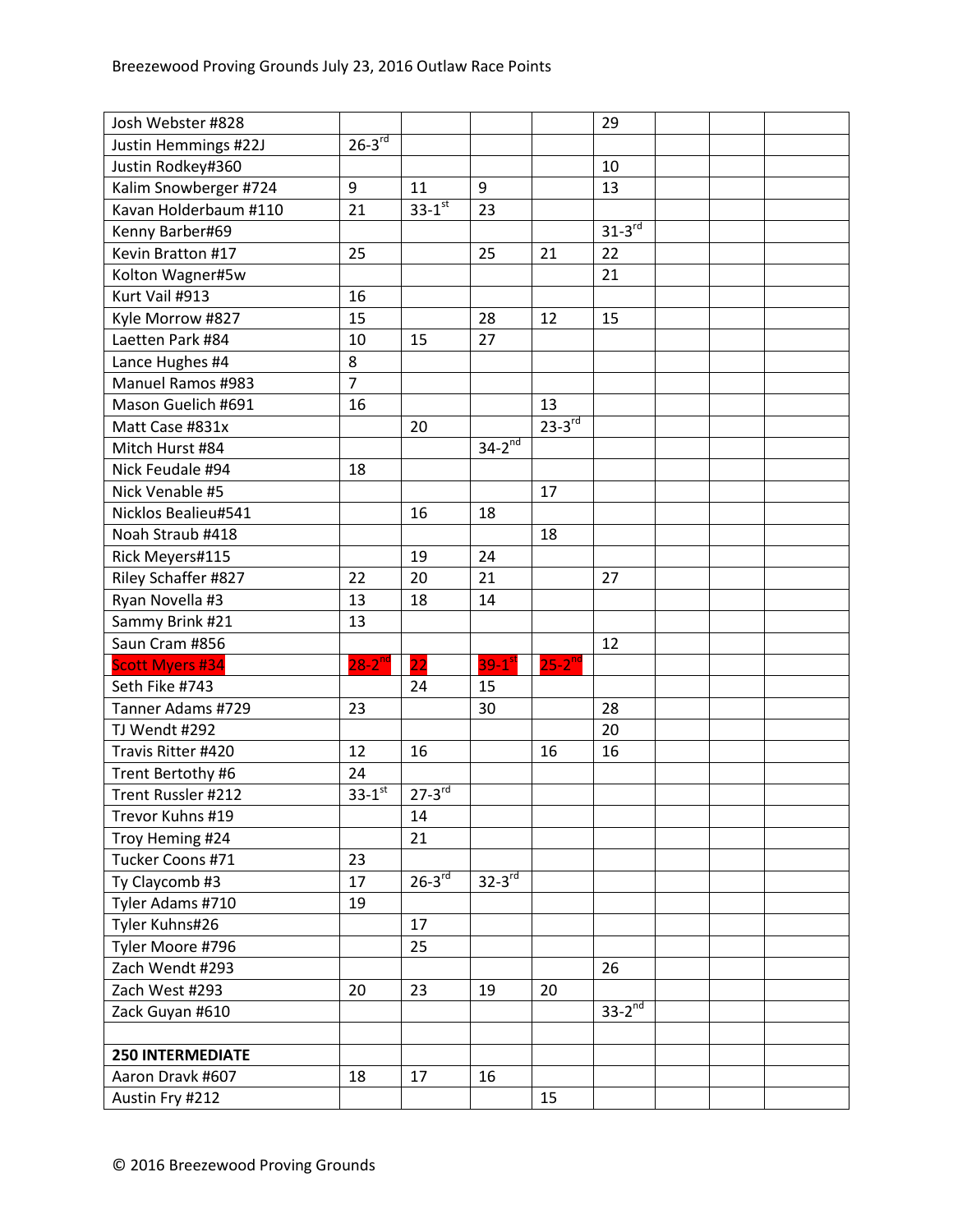| Brendan Black #41       | 16             | 14             |                |                |                |  |  |
|-------------------------|----------------|----------------|----------------|----------------|----------------|--|--|
| Cameron Phomsopha #113  | 10             | 15             | 20             | 8              | $\overline{7}$ |  |  |
| Carson Good #454        |                |                | 15             |                |                |  |  |
| Chance Watro #97        | 25             | 21             | 17             | 9              |                |  |  |
| Chris Hoffman #051      |                | 18             | 27             | 22             | 17             |  |  |
| Conner Vulcan #975      |                |                |                |                | 9              |  |  |
| Dalton Snook #3         | 15             | 11             | 8              |                | 14             |  |  |
| David Langston #32      | $\overline{7}$ |                |                |                |                |  |  |
| Derick Barb #494        |                |                |                |                | 8              |  |  |
| Don Case #141           |                |                | $\overline{7}$ |                |                |  |  |
| Drew Kibler #29         | 22             |                |                |                |                |  |  |
| Eran Pielert #153       |                |                | 11             | 11             |                |  |  |
| Eric Straub #38         | 26             | 19             | 19             | 17             | 19             |  |  |
| Gage Stine #1           | 21             |                |                |                |                |  |  |
| Grant Garber #217       | 23             |                |                |                |                |  |  |
| Jason Simpson #12       | 20             | 9              | 12             |                |                |  |  |
| John Selby #817         | 24             |                |                |                | 15             |  |  |
| Josh Montanti #69       |                |                |                |                | 24             |  |  |
| Kevin Clark #87         | 17             | 13             | 13             | 12             | 12             |  |  |
| Kyle Swift #392         |                | 10             |                |                |                |  |  |
| Kyler Coles #429        |                |                | 14             |                |                |  |  |
| Mark Compton #423       | 19             | 16             | 18             | 7              | 11             |  |  |
| Matt Funk #37           | 11             |                |                |                |                |  |  |
| Mike Novella #319       | 12             |                |                |                |                |  |  |
| Nathan Brown #511       | 8              |                | 10             |                |                |  |  |
| Ryan Taylor #24         | 14             | 8              |                |                |                |  |  |
| Scott Clapper #60       | 34             | 26             | 22             |                |                |  |  |
| Shawn Anders #134       |                |                |                | 13             |                |  |  |
| Shawn Anders Jr #9      |                |                |                |                | 16             |  |  |
| Stash Breinich #158     | 9              | $\overline{7}$ |                | 6              | 10             |  |  |
| Tucker Hake #481        | 13             |                |                |                |                |  |  |
| Tyler Pennington #974   |                | 12             | 9              | 10             |                |  |  |
| Vincent Harrison #297   | 27             |                |                |                | 13             |  |  |
| Wyatt Johnson #x        | 29             |                |                |                |                |  |  |
|                         |                |                |                |                |                |  |  |
| <b>450 INTERMADIATE</b> |                |                |                |                |                |  |  |
| Aaron Dravk #607        | 26             | 14             | 15             |                |                |  |  |
| Austin Fry #212         |                |                |                | 11             |                |  |  |
| Austin Hollen #224      | 13             |                | 9              |                | 9              |  |  |
| Brett Pochet #22        | 23             | 12             | 16             | 10             |                |  |  |
| Calob Walls #259        | 20             |                |                |                | 12             |  |  |
| Cameron Phomsopha #113  | 10             |                |                |                |                |  |  |
| Carl Michael #114       |                |                | 6              |                |                |  |  |
| Chris Hoffman #051      |                |                | 25             | $\overline{7}$ | 15             |  |  |
| Cody Johnson #31        | 35             |                |                | 21             |                |  |  |
| Collin Karch #73        | 25             |                |                |                |                |  |  |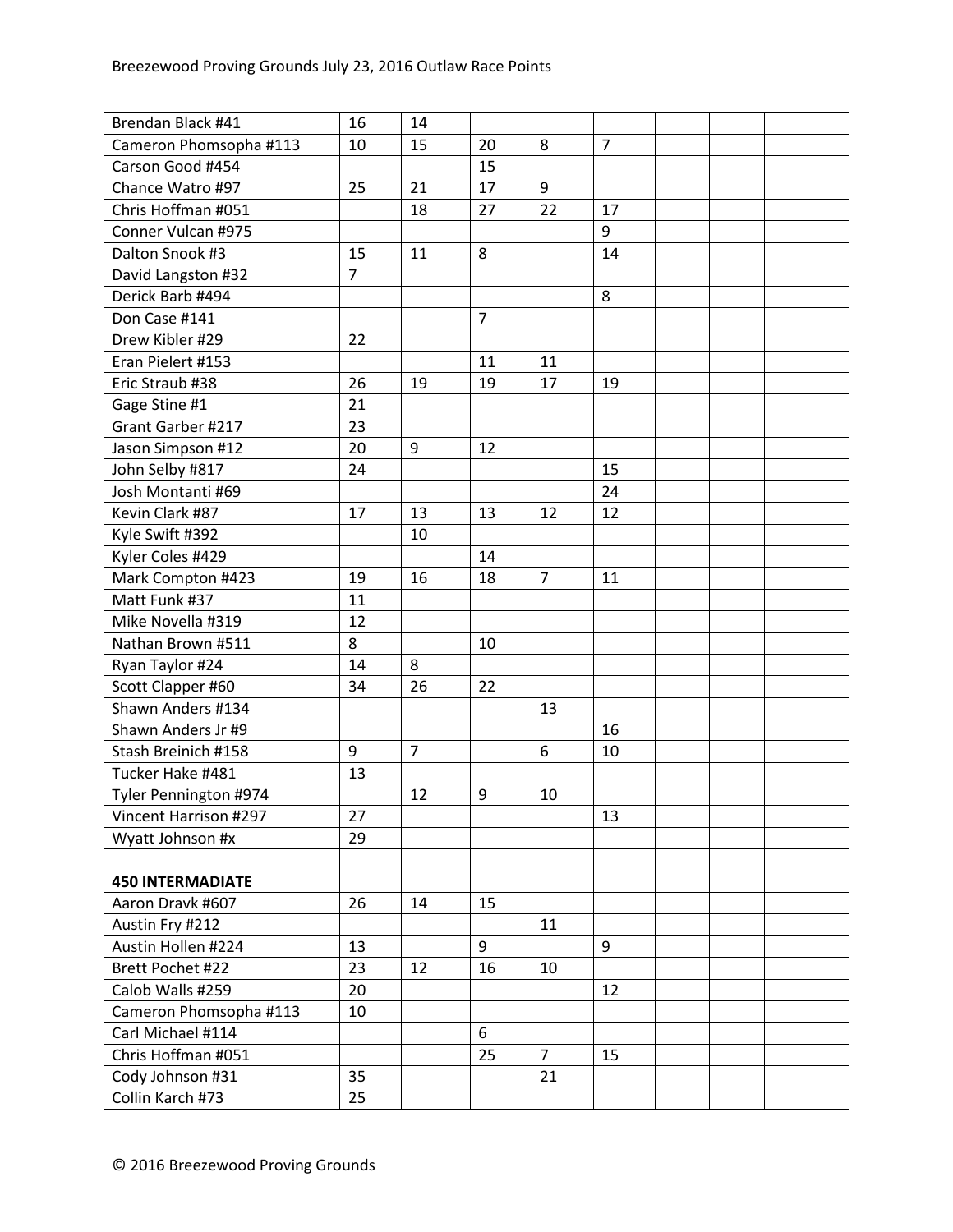| Curt Wilson #23<br>27<br>16<br>11<br>17<br>Dillion Shoop #311<br>16<br>Dustin Trey #124<br>12<br>Eric Straub #38<br>22<br>13<br>12<br>9<br>11<br>6<br>Ethan Brown #215<br>Frank Schaetzke #19<br>19<br>13<br>Greg Asher #1<br>18<br>Jason Winter#27<br>10<br>John Selby #817<br>14<br>Josh Montanti #69<br>13<br>Justin Howell #177<br>16<br>Kevin Clark #87<br>12<br>10<br>Mason Logue #527<br>11<br>8<br>6<br>10<br>Mike Feather #447<br>17<br>11<br>$\overline{7}$<br>Mike Kerns#117<br>8<br>8<br>Mike Payne #75<br>24<br>$\overline{7}$<br>Nick Robertson #94<br>8<br>9<br>Ryan Taylor #24<br>15<br>28<br>21<br>Scott Clapper #680<br>20<br>Shane Benitz #556<br>9<br>Shawn Sparkman #156<br>18<br>13<br>Tucker Hake #481<br>14<br>Zach Coons #69<br>30<br>Zach Habegger #256<br>21<br>250 ADVANCED<br>#851<br>10<br>8<br>A.J. Houser #195<br>Alex Maldet#183<br>10<br>12<br>Brandon Albright #x<br>Brandon Minnich #3<br>$\boldsymbol{9}$<br>$\overline{7}$<br>Bret Shipley #702<br>15<br>Cory Gilliam #217<br>11<br>Derek Miller x<br>$\overline{7}$<br>Dustin Miller #188<br>10<br>Garrett Smith #624<br>6<br>Gauge Keith #22<br>17<br>Jarrod Johns #92<br>6<br>Jetti Pifer #141<br>15<br>John Duckworth#621<br>9<br>6<br>Kace Sabedra #36<br>Nick Bruce #218<br>8<br>$\overline{7}$<br>$\overline{7}$<br>Scott Martin #45<br>6<br>8<br>8<br>Scotty Clark #295<br>16 | Cory Saddler #83 |  | 14 | 20 |  |  |
|-----------------------------------------------------------------------------------------------------------------------------------------------------------------------------------------------------------------------------------------------------------------------------------------------------------------------------------------------------------------------------------------------------------------------------------------------------------------------------------------------------------------------------------------------------------------------------------------------------------------------------------------------------------------------------------------------------------------------------------------------------------------------------------------------------------------------------------------------------------------------------------------------------------------------------------------------------------------------------------------------------------------------------------------------------------------------------------------------------------------------------------------------------------------------------------------------------------------------------------------------------------------------------------------------------------------------------------------------------------------------------|------------------|--|----|----|--|--|
|                                                                                                                                                                                                                                                                                                                                                                                                                                                                                                                                                                                                                                                                                                                                                                                                                                                                                                                                                                                                                                                                                                                                                                                                                                                                                                                                                                             |                  |  |    |    |  |  |
|                                                                                                                                                                                                                                                                                                                                                                                                                                                                                                                                                                                                                                                                                                                                                                                                                                                                                                                                                                                                                                                                                                                                                                                                                                                                                                                                                                             |                  |  |    |    |  |  |
|                                                                                                                                                                                                                                                                                                                                                                                                                                                                                                                                                                                                                                                                                                                                                                                                                                                                                                                                                                                                                                                                                                                                                                                                                                                                                                                                                                             |                  |  |    |    |  |  |
|                                                                                                                                                                                                                                                                                                                                                                                                                                                                                                                                                                                                                                                                                                                                                                                                                                                                                                                                                                                                                                                                                                                                                                                                                                                                                                                                                                             |                  |  |    |    |  |  |
|                                                                                                                                                                                                                                                                                                                                                                                                                                                                                                                                                                                                                                                                                                                                                                                                                                                                                                                                                                                                                                                                                                                                                                                                                                                                                                                                                                             |                  |  |    |    |  |  |
|                                                                                                                                                                                                                                                                                                                                                                                                                                                                                                                                                                                                                                                                                                                                                                                                                                                                                                                                                                                                                                                                                                                                                                                                                                                                                                                                                                             |                  |  |    |    |  |  |
|                                                                                                                                                                                                                                                                                                                                                                                                                                                                                                                                                                                                                                                                                                                                                                                                                                                                                                                                                                                                                                                                                                                                                                                                                                                                                                                                                                             |                  |  |    |    |  |  |
|                                                                                                                                                                                                                                                                                                                                                                                                                                                                                                                                                                                                                                                                                                                                                                                                                                                                                                                                                                                                                                                                                                                                                                                                                                                                                                                                                                             |                  |  |    |    |  |  |
|                                                                                                                                                                                                                                                                                                                                                                                                                                                                                                                                                                                                                                                                                                                                                                                                                                                                                                                                                                                                                                                                                                                                                                                                                                                                                                                                                                             |                  |  |    |    |  |  |
|                                                                                                                                                                                                                                                                                                                                                                                                                                                                                                                                                                                                                                                                                                                                                                                                                                                                                                                                                                                                                                                                                                                                                                                                                                                                                                                                                                             |                  |  |    |    |  |  |
|                                                                                                                                                                                                                                                                                                                                                                                                                                                                                                                                                                                                                                                                                                                                                                                                                                                                                                                                                                                                                                                                                                                                                                                                                                                                                                                                                                             |                  |  |    |    |  |  |
|                                                                                                                                                                                                                                                                                                                                                                                                                                                                                                                                                                                                                                                                                                                                                                                                                                                                                                                                                                                                                                                                                                                                                                                                                                                                                                                                                                             |                  |  |    |    |  |  |
|                                                                                                                                                                                                                                                                                                                                                                                                                                                                                                                                                                                                                                                                                                                                                                                                                                                                                                                                                                                                                                                                                                                                                                                                                                                                                                                                                                             |                  |  |    |    |  |  |
|                                                                                                                                                                                                                                                                                                                                                                                                                                                                                                                                                                                                                                                                                                                                                                                                                                                                                                                                                                                                                                                                                                                                                                                                                                                                                                                                                                             |                  |  |    |    |  |  |
|                                                                                                                                                                                                                                                                                                                                                                                                                                                                                                                                                                                                                                                                                                                                                                                                                                                                                                                                                                                                                                                                                                                                                                                                                                                                                                                                                                             |                  |  |    |    |  |  |
|                                                                                                                                                                                                                                                                                                                                                                                                                                                                                                                                                                                                                                                                                                                                                                                                                                                                                                                                                                                                                                                                                                                                                                                                                                                                                                                                                                             |                  |  |    |    |  |  |
|                                                                                                                                                                                                                                                                                                                                                                                                                                                                                                                                                                                                                                                                                                                                                                                                                                                                                                                                                                                                                                                                                                                                                                                                                                                                                                                                                                             |                  |  |    |    |  |  |
|                                                                                                                                                                                                                                                                                                                                                                                                                                                                                                                                                                                                                                                                                                                                                                                                                                                                                                                                                                                                                                                                                                                                                                                                                                                                                                                                                                             |                  |  |    |    |  |  |
|                                                                                                                                                                                                                                                                                                                                                                                                                                                                                                                                                                                                                                                                                                                                                                                                                                                                                                                                                                                                                                                                                                                                                                                                                                                                                                                                                                             |                  |  |    |    |  |  |
|                                                                                                                                                                                                                                                                                                                                                                                                                                                                                                                                                                                                                                                                                                                                                                                                                                                                                                                                                                                                                                                                                                                                                                                                                                                                                                                                                                             |                  |  |    |    |  |  |
|                                                                                                                                                                                                                                                                                                                                                                                                                                                                                                                                                                                                                                                                                                                                                                                                                                                                                                                                                                                                                                                                                                                                                                                                                                                                                                                                                                             |                  |  |    |    |  |  |
|                                                                                                                                                                                                                                                                                                                                                                                                                                                                                                                                                                                                                                                                                                                                                                                                                                                                                                                                                                                                                                                                                                                                                                                                                                                                                                                                                                             |                  |  |    |    |  |  |
|                                                                                                                                                                                                                                                                                                                                                                                                                                                                                                                                                                                                                                                                                                                                                                                                                                                                                                                                                                                                                                                                                                                                                                                                                                                                                                                                                                             |                  |  |    |    |  |  |
|                                                                                                                                                                                                                                                                                                                                                                                                                                                                                                                                                                                                                                                                                                                                                                                                                                                                                                                                                                                                                                                                                                                                                                                                                                                                                                                                                                             |                  |  |    |    |  |  |
|                                                                                                                                                                                                                                                                                                                                                                                                                                                                                                                                                                                                                                                                                                                                                                                                                                                                                                                                                                                                                                                                                                                                                                                                                                                                                                                                                                             |                  |  |    |    |  |  |
|                                                                                                                                                                                                                                                                                                                                                                                                                                                                                                                                                                                                                                                                                                                                                                                                                                                                                                                                                                                                                                                                                                                                                                                                                                                                                                                                                                             |                  |  |    |    |  |  |
|                                                                                                                                                                                                                                                                                                                                                                                                                                                                                                                                                                                                                                                                                                                                                                                                                                                                                                                                                                                                                                                                                                                                                                                                                                                                                                                                                                             |                  |  |    |    |  |  |
|                                                                                                                                                                                                                                                                                                                                                                                                                                                                                                                                                                                                                                                                                                                                                                                                                                                                                                                                                                                                                                                                                                                                                                                                                                                                                                                                                                             |                  |  |    |    |  |  |
|                                                                                                                                                                                                                                                                                                                                                                                                                                                                                                                                                                                                                                                                                                                                                                                                                                                                                                                                                                                                                                                                                                                                                                                                                                                                                                                                                                             |                  |  |    |    |  |  |
|                                                                                                                                                                                                                                                                                                                                                                                                                                                                                                                                                                                                                                                                                                                                                                                                                                                                                                                                                                                                                                                                                                                                                                                                                                                                                                                                                                             |                  |  |    |    |  |  |
|                                                                                                                                                                                                                                                                                                                                                                                                                                                                                                                                                                                                                                                                                                                                                                                                                                                                                                                                                                                                                                                                                                                                                                                                                                                                                                                                                                             |                  |  |    |    |  |  |
|                                                                                                                                                                                                                                                                                                                                                                                                                                                                                                                                                                                                                                                                                                                                                                                                                                                                                                                                                                                                                                                                                                                                                                                                                                                                                                                                                                             |                  |  |    |    |  |  |
|                                                                                                                                                                                                                                                                                                                                                                                                                                                                                                                                                                                                                                                                                                                                                                                                                                                                                                                                                                                                                                                                                                                                                                                                                                                                                                                                                                             |                  |  |    |    |  |  |
|                                                                                                                                                                                                                                                                                                                                                                                                                                                                                                                                                                                                                                                                                                                                                                                                                                                                                                                                                                                                                                                                                                                                                                                                                                                                                                                                                                             |                  |  |    |    |  |  |
|                                                                                                                                                                                                                                                                                                                                                                                                                                                                                                                                                                                                                                                                                                                                                                                                                                                                                                                                                                                                                                                                                                                                                                                                                                                                                                                                                                             |                  |  |    |    |  |  |
|                                                                                                                                                                                                                                                                                                                                                                                                                                                                                                                                                                                                                                                                                                                                                                                                                                                                                                                                                                                                                                                                                                                                                                                                                                                                                                                                                                             |                  |  |    |    |  |  |
|                                                                                                                                                                                                                                                                                                                                                                                                                                                                                                                                                                                                                                                                                                                                                                                                                                                                                                                                                                                                                                                                                                                                                                                                                                                                                                                                                                             |                  |  |    |    |  |  |
|                                                                                                                                                                                                                                                                                                                                                                                                                                                                                                                                                                                                                                                                                                                                                                                                                                                                                                                                                                                                                                                                                                                                                                                                                                                                                                                                                                             |                  |  |    |    |  |  |
|                                                                                                                                                                                                                                                                                                                                                                                                                                                                                                                                                                                                                                                                                                                                                                                                                                                                                                                                                                                                                                                                                                                                                                                                                                                                                                                                                                             |                  |  |    |    |  |  |
|                                                                                                                                                                                                                                                                                                                                                                                                                                                                                                                                                                                                                                                                                                                                                                                                                                                                                                                                                                                                                                                                                                                                                                                                                                                                                                                                                                             |                  |  |    |    |  |  |
|                                                                                                                                                                                                                                                                                                                                                                                                                                                                                                                                                                                                                                                                                                                                                                                                                                                                                                                                                                                                                                                                                                                                                                                                                                                                                                                                                                             |                  |  |    |    |  |  |
|                                                                                                                                                                                                                                                                                                                                                                                                                                                                                                                                                                                                                                                                                                                                                                                                                                                                                                                                                                                                                                                                                                                                                                                                                                                                                                                                                                             |                  |  |    |    |  |  |
|                                                                                                                                                                                                                                                                                                                                                                                                                                                                                                                                                                                                                                                                                                                                                                                                                                                                                                                                                                                                                                                                                                                                                                                                                                                                                                                                                                             |                  |  |    |    |  |  |
|                                                                                                                                                                                                                                                                                                                                                                                                                                                                                                                                                                                                                                                                                                                                                                                                                                                                                                                                                                                                                                                                                                                                                                                                                                                                                                                                                                             |                  |  |    |    |  |  |
|                                                                                                                                                                                                                                                                                                                                                                                                                                                                                                                                                                                                                                                                                                                                                                                                                                                                                                                                                                                                                                                                                                                                                                                                                                                                                                                                                                             |                  |  |    |    |  |  |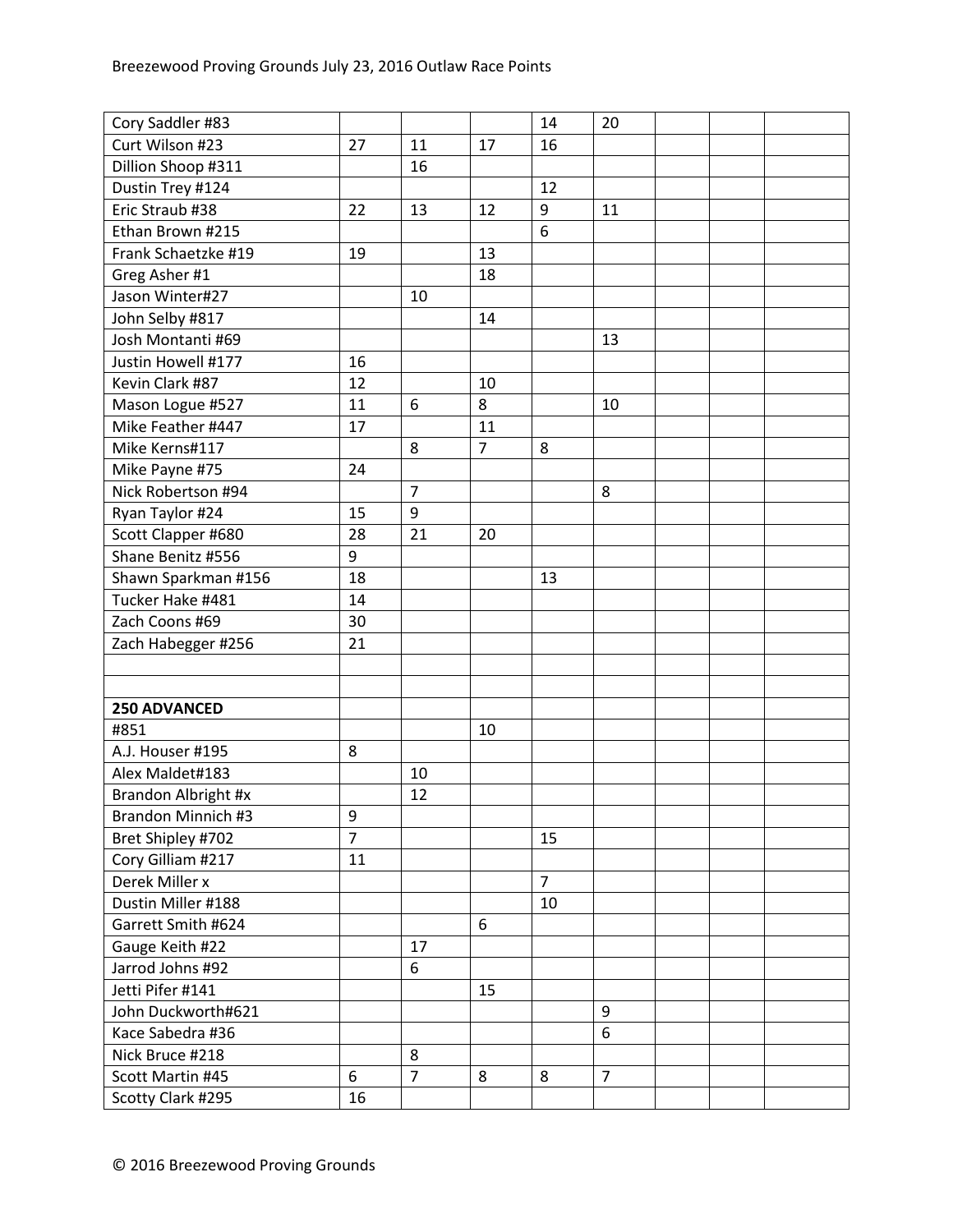| William Carliny#139   |                |    |                |                | 14             |  |  |
|-----------------------|----------------|----|----------------|----------------|----------------|--|--|
| Wyatt Johnson #x      |                | 9  | $\overline{7}$ |                |                |  |  |
|                       |                |    |                |                |                |  |  |
| <b>450 ADVANCED</b>   |                |    |                |                |                |  |  |
| A.J. Houser #951      | 6              |    |                |                |                |  |  |
| Alex Maldet #183      |                | 11 |                | $\overline{7}$ |                |  |  |
| Austin Monk #17       | $\overline{7}$ |    |                |                |                |  |  |
| Billy Kibler #549     |                | 18 |                |                |                |  |  |
| Brandon Albright #x   |                | 10 |                |                |                |  |  |
| Braxdyn Landrum #40   | 8              |    |                |                |                |  |  |
| Bret Shipley #702     | 14             |    |                | 14             | 10             |  |  |
| Cory Gilliam #217     | 11             |    |                |                |                |  |  |
| Dustin Miller #188    |                |    | 9              |                |                |  |  |
| Garrett Smith #624    |                |    | 16             |                |                |  |  |
| Jetti Pifer #141      |                |    | 9              |                |                |  |  |
| Joel Schriver#151     |                |    | $\overline{7}$ |                |                |  |  |
| John Duckworth #621   |                |    |                |                | $\overline{7}$ |  |  |
| Josh Howser #718      | 19             |    | 11             |                | 6              |  |  |
| Josh Wilt #781        | 10             |    |                |                |                |  |  |
| Michael Foor #451     |                |    |                |                | 8              |  |  |
| Mike Novella #319     |                | 9  |                |                |                |  |  |
| Scotty Clark #295     | 12             |    |                |                |                |  |  |
| Trent Yoder #428      | 9              |    |                |                |                |  |  |
| William Carliny#513   |                |    |                |                | 15             |  |  |
| Wyatt Johnson #x      |                | 13 | 8              |                |                |  |  |
|                       |                |    |                |                |                |  |  |
| VET OPEN 30+          |                |    |                |                |                |  |  |
| Alan Bonamo#421       | 26             |    |                |                |                |  |  |
| Balron Barriento #831 |                | 10 |                |                |                |  |  |
| Billy Kibler #549     |                | 26 |                |                |                |  |  |
| Billy Phomsopha #99   |                |    | 11             |                |                |  |  |
| Calvin Guelich#684    |                |    |                |                | 8              |  |  |
| Carlos Pineda #330    |                | 16 |                |                |                |  |  |
| Chad Fuller #626      | 21             |    |                |                |                |  |  |
| Darnell Hurst #517    | 12             |    |                |                |                |  |  |
| Denise Gutiarraz #5   | 15             |    |                |                |                |  |  |
| Drew Kible #211       | 23             |    |                |                |                |  |  |
| Emil Bravo #7         |                | 9  |                |                |                |  |  |
| Ferdy Medrano #920    | 22             | 15 |                |                |                |  |  |
| Frank Schetzke #19    | 20             |    | 19             |                |                |  |  |
| Gary Zimmerman #51    |                |    |                | 14             |                |  |  |
| Gerson Cruz #12       |                | 12 |                |                |                |  |  |
| Jarrod Johns #92      |                | 18 |                |                |                |  |  |
| Jason Inverso #91     |                |    | 12             |                |                |  |  |
| Jeremy Dube #15       | 9              |    | 9              |                |                |  |  |
| Joe Vitale #37v       |                |    | 10             |                |                |  |  |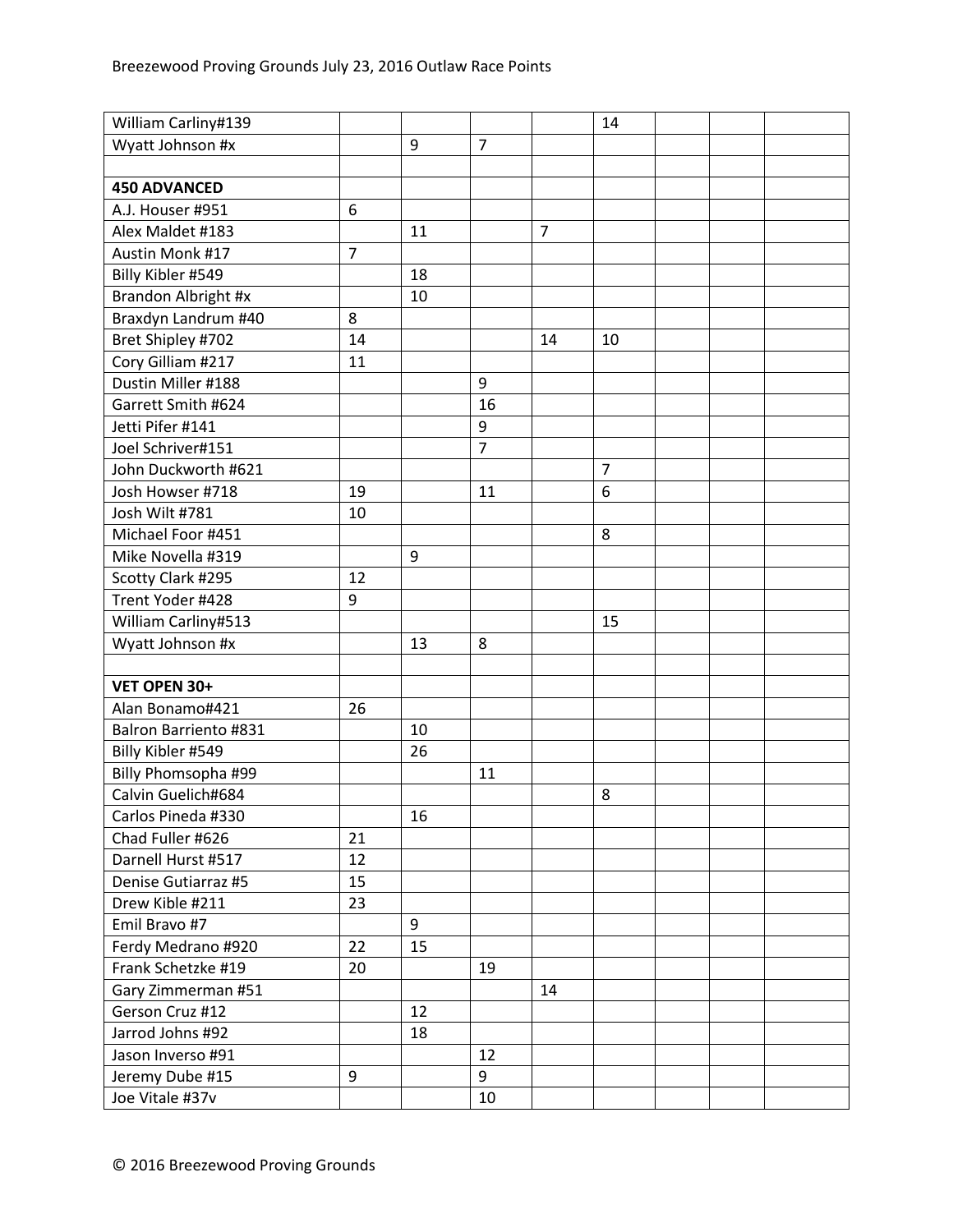| Josh Chalfa #124         |                  |                | $\overline{7}$ |                |                |  |
|--------------------------|------------------|----------------|----------------|----------------|----------------|--|
| Justin Schmidt#153       |                  |                |                | 9              |                |  |
| Justin Schrengust #718   | 6                |                | 17             | 17             | 13             |  |
| Kim Phomsopha #99        | 10               |                |                |                |                |  |
| Manuel Querra #2         |                  | 8              |                |                |                |  |
| <b>Manuel Ramos #983</b> | $\overline{7}$   |                |                |                |                |  |
| Matt Grove #472          | 11               | 11             | 15             | 13             |                |  |
| Matt Heacock #718        | 8                |                | 13             |                |                |  |
| Matt Losch #71           |                  |                | 6              | 10             |                |  |
| Mike Kerns #733          | 16               | 17             | 16             | 15             |                |  |
| Mike Martin #4           | 18               |                | 8              |                |                |  |
| Mike Novella #319        | 13               | 14             | 26             |                | 11             |  |
| Paul Hrubochak #735      | 24               | 19             | 14             | 24             | 10             |  |
| Ron Heidel #621          | 19               | 13             |                |                | 9              |  |
| Scoob Lanzendorfer #754  | 17               |                |                |                |                |  |
| Scott Martin #45         | 14               | 21             | 21             | 19             | 18             |  |
| Steve Memahan 36         |                  |                |                | 16             |                |  |
| Tim Wilson #5            |                  |                | 18             |                |                |  |
| Todd Baughman #34        |                  |                |                | 12             |                |  |
| Vince Nolt #5            |                  |                |                | 11             |                |  |
| Zach Coons #69           | 31               |                |                |                |                |  |
|                          |                  |                |                |                |                |  |
|                          |                  |                |                |                |                |  |
|                          |                  |                |                |                |                |  |
| <b>SENIOR OPEN 45+</b>   |                  |                |                |                |                |  |
| Bill Lauver #442         | 10               | $\overline{7}$ | 8              | $\overline{7}$ | 8              |  |
| David Douty #563         |                  |                | 6              |                |                |  |
| Dirk Yoder #428          | $\boldsymbol{6}$ |                |                |                |                |  |
| Don Breinich #457        | $\overline{7}$   | 6              | $\overline{7}$ | 6              | 6              |  |
| Don Faulkner #13         | 8                |                |                |                |                |  |
| Greg Lykens #04          | 21               | 15             | 16             |                | 9              |  |
| Jim Jacobs#11            |                  |                |                | 8              |                |  |
| Jody Nevling #338        | 9                | 10             |                |                |                |  |
| Mark Howser #117         | 13               |                | 9              | 15             | 16             |  |
| Paul Hrubochak #735      | 14               | 8              | 11             | 10             | 11             |  |
| Rick Brown #88           | 12               |                |                |                |                |  |
| Scott McGill #618        | 16               |                |                |                |                |  |
| Steve Yingling #68       |                  |                |                |                | $\overline{7}$ |  |
| Trevor Graham #7         | 11               |                |                |                |                |  |
|                          |                  |                |                |                |                |  |
| <b>PIT BIKE OPEN</b>     |                  |                |                |                |                |  |
| Andy Rook #31            | 6                |                |                |                |                |  |
| Branen Haufmann #53      |                  |                | 11             |                |                |  |
| Christian Harris #999    |                  | 6              |                |                |                |  |
| David Ramsey #99         |                  | 13             |                |                |                |  |
| Dayman Ramsey #99        | 8                |                |                |                |                |  |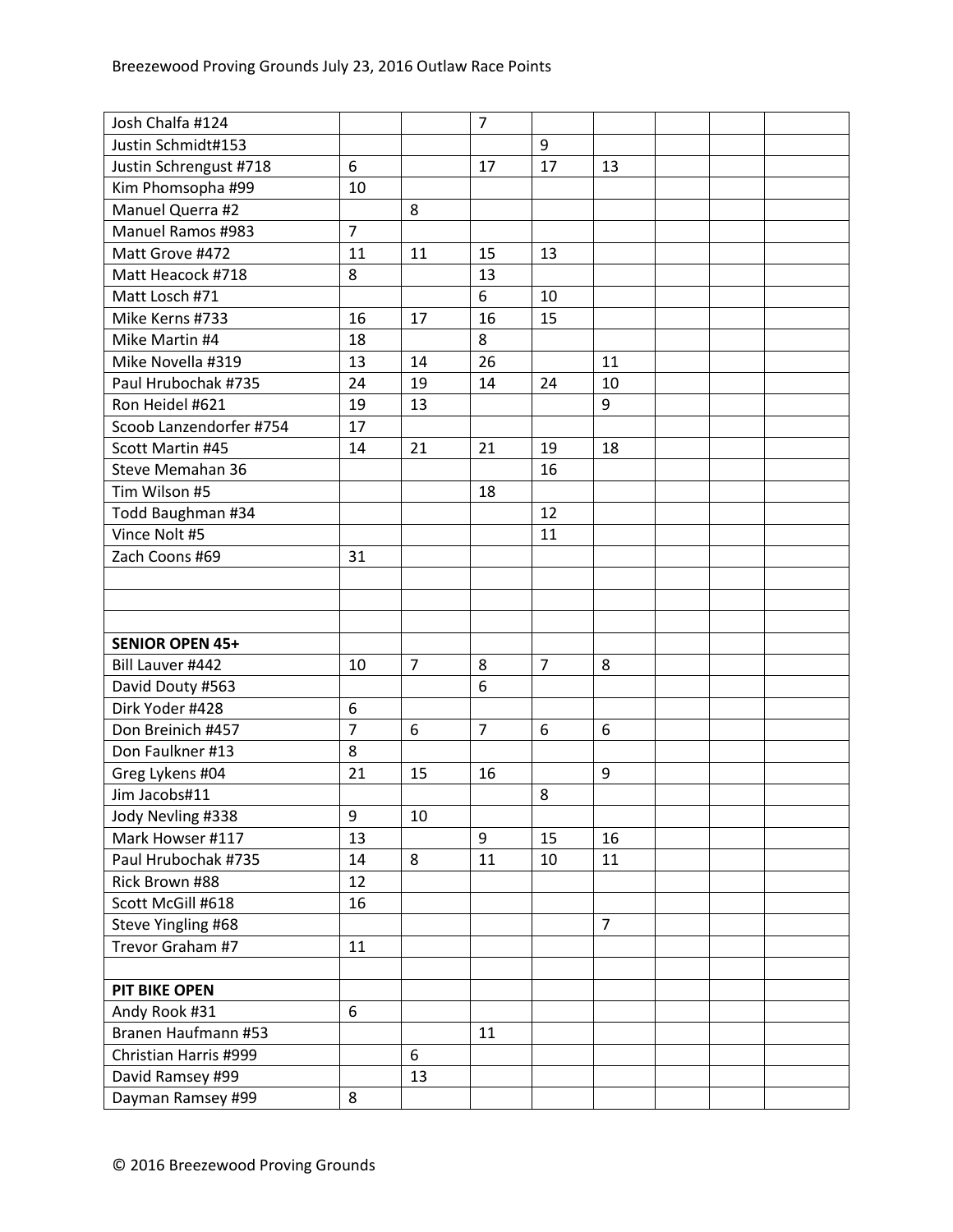| Dylan Payne #29         |                |                |                |                | $\overline{7}$ |  |  |
|-------------------------|----------------|----------------|----------------|----------------|----------------|--|--|
| JJ Massicot #28         | 13             |                |                |                |                |  |  |
| Levi Lowe #3            |                | 8              |                |                |                |  |  |
| Seth Hall #4            |                |                |                |                | 12             |  |  |
|                         |                |                |                |                |                |  |  |
| <b>QUADS</b>            |                |                |                |                |                |  |  |
|                         |                |                |                |                |                |  |  |
| <b>KIDS 50-70 OPEN</b>  |                |                |                |                |                |  |  |
| Ashton Thompson #100    |                |                |                | $\overline{7}$ |                |  |  |
| Gianna Germano #88      |                |                |                |                | 6              |  |  |
| Hunter Hillbury #414    |                |                | 8              |                |                |  |  |
| Jayden Schiffer #16     | $\overline{7}$ | 12             | 13             | 15             | 8              |  |  |
| Silas Condon #88        |                |                |                | 8              |                |  |  |
| Uriah Shrivers #412     |                |                | 6              |                |                |  |  |
| Zach Notarianni #9      | 12             | $\overline{7}$ |                | 10             | 13             |  |  |
|                         |                |                |                |                |                |  |  |
| <b>KIDS 90-125 OPEN</b> |                |                |                |                |                |  |  |
| Adison Chornak #127     | 10             | 9              | 8              |                |                |  |  |
| Cameron Bash #36        | 12             |                |                |                |                |  |  |
| Cameron Kunkle #82      |                |                | $\overline{7}$ | 12             | 6              |  |  |
| Dane Molande#488        |                |                |                |                | 15             |  |  |
| Dylan Miller #16        | 9              |                |                |                |                |  |  |
| Jake Colson #4          | 17             | 12             | 15             |                | 8              |  |  |
| Jayden Russell #14      | 6              | 17             | 10             | 19             | 10             |  |  |
| Joanna Marlin #16       |                | $\overline{7}$ |                |                |                |  |  |
| Kaidyn Meckley #715     |                | 6              |                |                |                |  |  |
| Kyle Crone #4x          |                |                |                | 11             |                |  |  |
| Savannah Marlin #1      |                | 8              |                |                |                |  |  |
| Seth Jaffe #329         | 7              |                |                |                |                |  |  |
| Vincent Dillon #54      | 8              | 10             | 6              | 14             | $\overline{7}$ |  |  |
|                         |                |                |                |                |                |  |  |
| 200/300 OPEN            |                |                |                |                |                |  |  |
| Benny Franks Jr #37     | 8              |                | $\overline{7}$ | 9              |                |  |  |
| Corey Weavering #69     |                | 8              | 8              |                | 8              |  |  |
| Dylan Lowe #22          |                |                |                | $\overline{7}$ |                |  |  |
| Dylan Payne #29         |                |                |                |                | 10             |  |  |
| Felecha Dashem #2       | 6              | $\overline{7}$ | $6\phantom{1}$ | 8              | 6              |  |  |
| Gabe Lukasik #9         |                | 15             | 12             | 13             | 12             |  |  |
| Kian Kissinger #119     | 15             |                | 17             | 10             | 17             |  |  |
| Max Shiffer #14         | 10             | 6              | 10             | 18             | $\overline{7}$ |  |  |
| Tyler Marlin #1         |                |                | $\overline{9}$ |                |                |  |  |
| Tyler Notarianni #6     | $\overline{7}$ | 10             |                | 11             | 9              |  |  |
|                         |                |                |                |                |                |  |  |
| <b>400 OPEN</b>         |                |                |                |                |                |  |  |
| Dillon Adams #19        | 6              |                |                |                |                |  |  |
| Jacob Ryan #75          | 15             | 15             | 15             | 13             | 12             |  |  |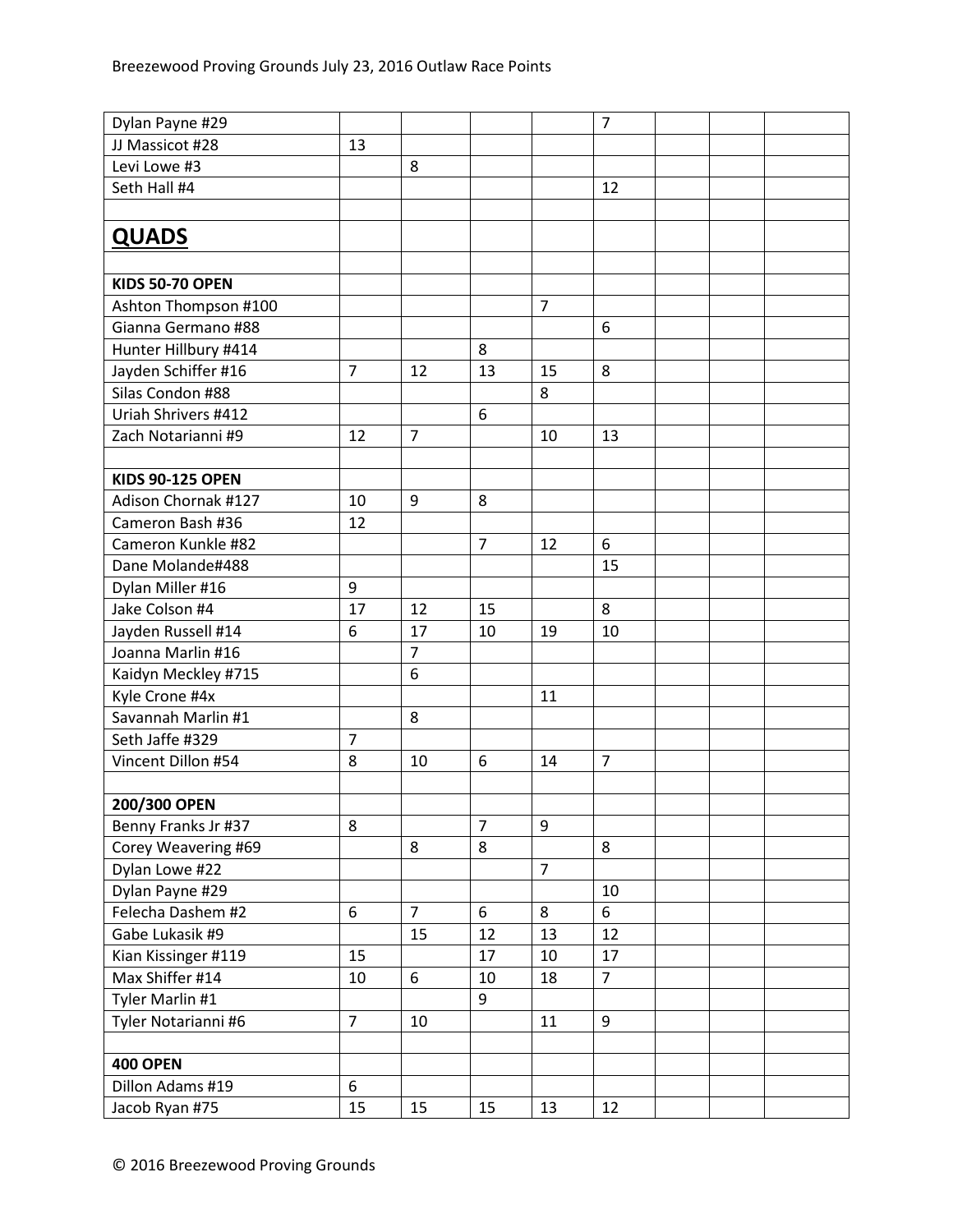| Jeremy McCauley #414     |                | $\boldsymbol{6}$     | $\overline{7}$         |                      |                      |  |  |
|--------------------------|----------------|----------------------|------------------------|----------------------|----------------------|--|--|
| Kaden Gingras #003       | 10             | 10                   | 8                      | 8                    | $\overline{7}$       |  |  |
| Miles Major #100         | $\overline{7}$ |                      | 6                      |                      |                      |  |  |
| Robert Morris #450       | 8              |                      | 10                     |                      |                      |  |  |
| Tyler Marlin #1          |                | $\overline{7}$       |                        |                      |                      |  |  |
| Tyler Vaughn #177        |                | 8                    |                        |                      |                      |  |  |
| Zachary Leitzel #01      |                |                      |                        | 6                    |                      |  |  |
|                          |                |                      |                        |                      |                      |  |  |
| <b>BEGINNER OPEN 450</b> |                |                      |                        |                      |                      |  |  |
| Adam Plume #8            |                | $14-3$ <sup>rd</sup> | 9                      | $14-3$ <sup>rd</sup> | 14                   |  |  |
| Andrew Knapp #1          | 8              |                      |                        |                      |                      |  |  |
| Andy Barton #00          | 8              |                      |                        |                      |                      |  |  |
| Austin Lewis #343        |                |                      |                        |                      | 9                    |  |  |
| Austin Straub #49        |                | 9                    | 13                     | 11                   | 12                   |  |  |
| Brandon Elliot #088      |                | 11                   | 9                      | $16-2^{nd}$          | $17-3$ <sup>rd</sup> |  |  |
| Chad Lukenbaugh #22      | 9              | 12                   | 12                     |                      |                      |  |  |
| Chris Daub #1            | $\overline{7}$ |                      |                        |                      |                      |  |  |
| Cody Rush #081           | $15-3^{rd}$    |                      | $22 - 1$ <sup>st</sup> |                      | 16                   |  |  |
| Corey Zanenski #11       | 13             |                      |                        |                      |                      |  |  |
| Cory McCulley #6         |                | $21-1$ <sup>st</sup> |                        |                      |                      |  |  |
| Dan Inman #77            |                | $16-2^{nd}$          | $17 - 2^{nd}$          |                      |                      |  |  |
| Dante Leone #89          | 11             | $16-2^{nd}$          | $21-1$ <sup>st</sup>   |                      | 13                   |  |  |
| Donovan Weaver #2        | $17 - 2^{nd}$  |                      |                        |                      |                      |  |  |
| Dylan Driskel #149       | 14             |                      |                        |                      |                      |  |  |
| Eric Matheney #6         |                | 11                   |                        |                      |                      |  |  |
| Ethan Patti #22          |                |                      |                        |                      | $24-1$ <sup>st</sup> |  |  |
| Garrett Weaver #56       | $22 - 1^{st}$  |                      |                        |                      |                      |  |  |
| Gerald Markley Jr #16J   |                |                      | $16-2^{nd}$            | 13                   |                      |  |  |
| Howard Lowe #01          | 13             | 10                   | 10                     | 10                   | 10                   |  |  |
| Hunter Johnson #18       |                |                      | 11                     |                      |                      |  |  |
| Joe Caruso #22x          | 6              |                      |                        |                      |                      |  |  |
| Joe Kenney#00            |                | 8                    | 6                      | 9                    |                      |  |  |
| John Little #15          |                |                      | $\overline{7}$         |                      |                      |  |  |
| Josh Atkins #19          |                | 13                   |                        |                      |                      |  |  |
| Kian Kissinger #119      |                |                      | $14-3^{rd}$            |                      |                      |  |  |
| Kyle Denkobich #7        | $17 - 2^{nd}$  |                      |                        |                      |                      |  |  |
| Kyle Holderbaum #144     |                |                      | $\overline{7}$         |                      |                      |  |  |
| Liam Johnson #x          | $\overline{7}$ | 9                    |                        |                      |                      |  |  |
| Mac Miller #2            |                | 10                   |                        |                      |                      |  |  |
| Mark Smith #11x          | 14             |                      |                        |                      |                      |  |  |
| Matt Smith #99           | 10             |                      |                        |                      |                      |  |  |
| Max Bittinger #373       | 9              |                      |                        |                      |                      |  |  |
| Max Shiffer #14          |                |                      | 8                      | 12                   |                      |  |  |
| Ryan Porch #319          | 12             |                      |                        |                      |                      |  |  |
| Ryan Post #88            |                |                      | 11                     |                      |                      |  |  |
| <b>Ryan Shell #713</b>   | $15 - 3^{rd}$  |                      | $15-3$ <sup>rd</sup>   |                      | $19-2$ <sup>nd</sup> |  |  |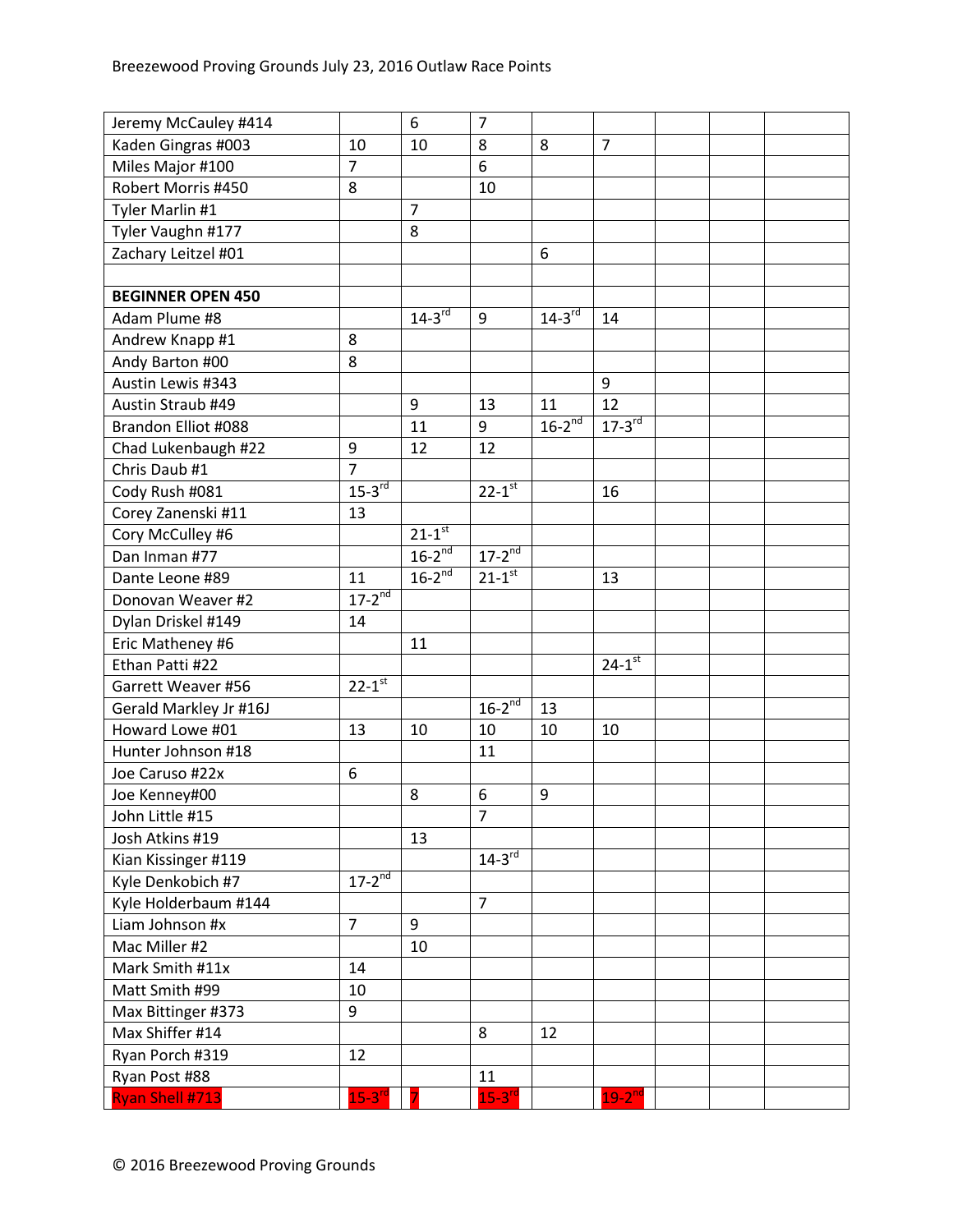| Steven Marlin #16            |                        |                        | 10             |                        |                |  |  |
|------------------------------|------------------------|------------------------|----------------|------------------------|----------------|--|--|
| Strett Ryan #15              | 10                     |                        | 14             | $21 - 1$ <sup>st</sup> | 15             |  |  |
| Taylor Olsen #88             | 11                     |                        |                |                        |                |  |  |
| Timothy Notarianni #4x       |                        | 13                     |                |                        |                |  |  |
| TJ Notarianni #32            |                        |                        |                |                        | 11             |  |  |
| Travis Smith #41             |                        | $14-3^{rd}$            | 6              |                        |                |  |  |
| Trevor Bulgar #004           | $22 - 1$ <sup>st</sup> | $21 - 1$ <sup>st</sup> |                |                        |                |  |  |
| Tyler Marlin #1              |                        |                        | 12             |                        |                |  |  |
| Tyler Rohrbaugh #4           | 12                     | 12                     | 13             |                        |                |  |  |
| Tyler Vaughn #177            | 6                      |                        |                |                        |                |  |  |
| Zack Smith #034              |                        |                        | 8              |                        |                |  |  |
|                              |                        |                        |                |                        |                |  |  |
| <b>INTERMEDIATE OPEN 450</b> |                        |                        |                |                        |                |  |  |
| Brayden Bonsall #512         | 10                     |                        | 11             | 13                     |                |  |  |
| Brock Jumper #112            | 18                     |                        |                |                        |                |  |  |
| Cody Naugle #62              | 10                     | 11                     | 12             | 11                     | 8              |  |  |
| Cole Wertz #21               | 14                     | 8                      |                | 10                     |                |  |  |
| Colton Bloser #00            | 8                      | 10                     |                |                        |                |  |  |
| Dayton Buhrman #56           | $\boldsymbol{6}$       | 18                     | 15             | 16                     | 12             |  |  |
| Drew Flinchum #101           | $\overline{7}$         | 9                      | 8              | 8                      |                |  |  |
| Dylan Hangst #151            | 9                      |                        |                |                        |                |  |  |
| Hunter Grimes #758           | 13                     |                        | 17             |                        |                |  |  |
| Joey #11                     |                        |                        | $\overline{7}$ |                        |                |  |  |
| John Fowler #01              | 6                      |                        |                |                        |                |  |  |
| John Wiesheier #524          |                        |                        |                | 9                      | $\overline{7}$ |  |  |
| Jonathan Blemler #326        | 12                     | 11                     | 14             | 14                     | 17             |  |  |
| Jordan Williard #010         | 9                      | 9                      |                |                        |                |  |  |
| Josh Whetstone #02           | 11                     | 10                     | 16             | 12                     |                |  |  |
| Kyle Diehl #22D              | 11                     | 13                     | 19             | 21                     | 10             |  |  |
| Mike Briscoe #91             | 8                      | 8                      | 9              | $\overline{7}$         | 6              |  |  |
| Mike Weaber#581              |                        | 13                     |                |                        |                |  |  |
| Ryan Fosnot #749             | 19                     | 18                     | 24             |                        |                |  |  |
| Sam Sickler #04              |                        |                        | 10             |                        |                |  |  |
| Travis Loring #28            | $\overline{7}$         | $\overline{7}$         |                |                        |                |  |  |
| Trevor Bulgar #004           |                        |                        | 13             |                        | 9              |  |  |
|                              |                        |                        |                |                        |                |  |  |
| <b>ADVANCED OPEN 450</b>     |                        |                        |                |                        |                |  |  |
| Andy Ehrenzeller #55         |                        |                        | 9              |                        |                |  |  |
| Brandon Krone #897           | 6                      | 6                      | 6              |                        | 6              |  |  |
| Brenton Stein #28            | 8                      | 8                      | 8              | 10                     |                |  |  |
| Chris Walls #13              |                        |                        | $\overline{7}$ |                        |                |  |  |
|                              |                        |                        |                |                        |                |  |  |
| Hunter Dentler #35D          |                        |                        |                | 8                      |                |  |  |
| Justin Feight #297           | 11                     | 15                     | 11             | 12                     | 13             |  |  |
| Kyle Dibert #5               | $\overline{7}$         | $\overline{7}$         |                | 9                      |                |  |  |
| Nick Moser #77               | 16                     |                        |                |                        |                |  |  |
| Tim Notarianni #32           |                        |                        |                |                        | 8              |  |  |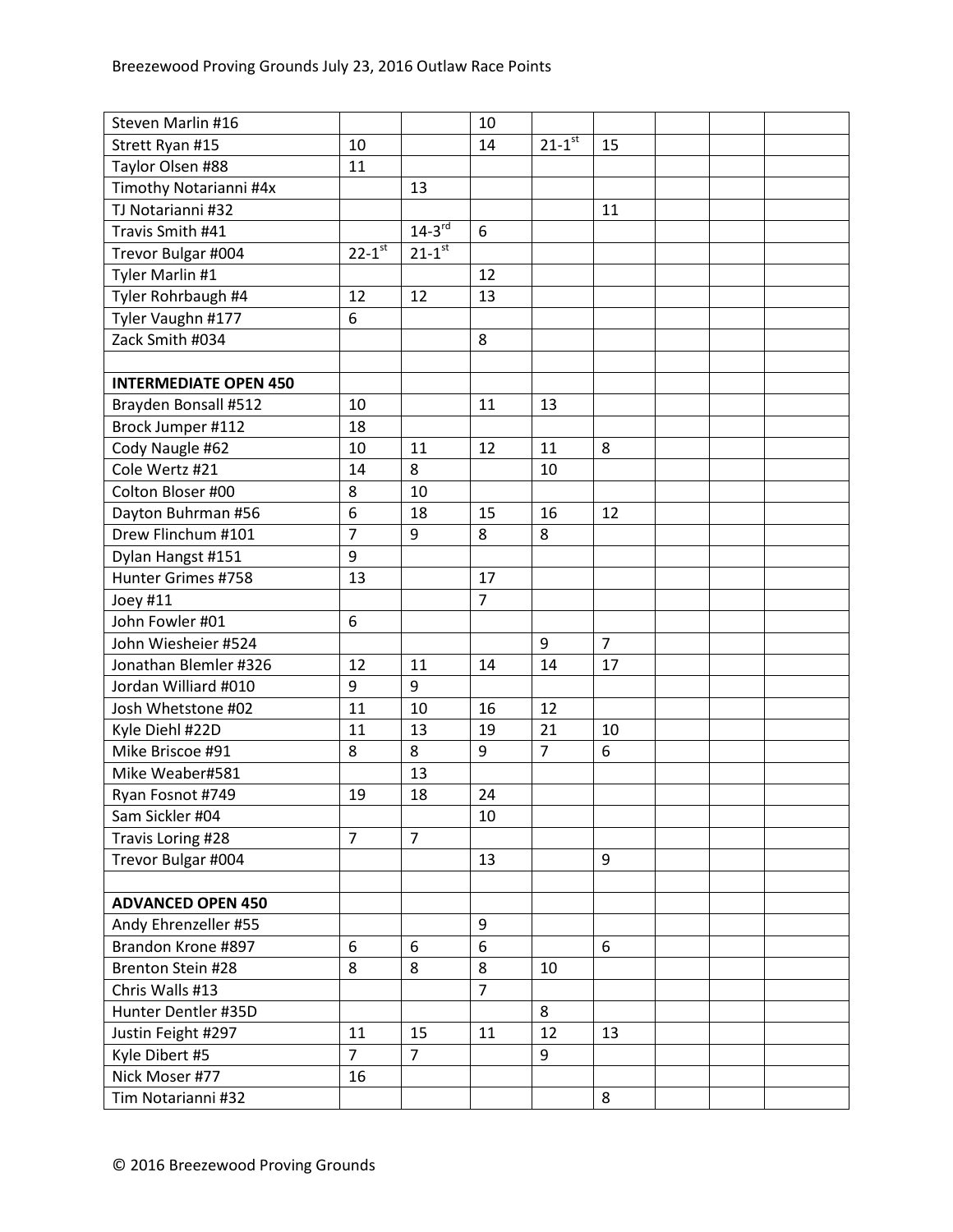| Ty Gehman #113        | 9              | 10             | 16             | 17             |                |  |  |
|-----------------------|----------------|----------------|----------------|----------------|----------------|--|--|
|                       |                |                |                |                |                |  |  |
| <b>WOMEN OPEN</b>     |                |                |                |                |                |  |  |
| Ashley Imler #6       | 18             |                | 17             |                | 17             |  |  |
| Breanna Savage #104   |                |                |                | 11             | 12             |  |  |
| Courtney Caldwell #43 |                | 11             |                |                |                |  |  |
| Emily Ramond #202     | $\overline{7}$ |                | $\overline{7}$ | $\overline{7}$ | $\overline{7}$ |  |  |
| Holly Carroll #595    |                | $\overline{7}$ | 9              | 9              |                |  |  |
| Jen Notarianni #104   | 8              |                |                |                |                |  |  |
| Maddie Hill #505      | 9              | 6              | 8              | 8              | 6              |  |  |
| Madison Lukasik #8    | 11             | 8              | 6              | 13             | 9              |  |  |
| Mary Beth Mampel #78  | 6              |                |                |                |                |  |  |
| Shelby Cobrando #55   | 13             | 16             | 12             | 18             | 10             |  |  |
| Tabby Hushon #4       | 10             | 9              | 10             | 10             | 8              |  |  |
|                       |                |                |                |                |                |  |  |
| VET OPEN 30+          |                |                |                |                |                |  |  |
| Alex Rodriguez #75    |                | 6              |                |                |                |  |  |
| Andy Ehrenzeller #55  |                |                | 16             |                |                |  |  |
| Benny Franks #79      |                |                | 11             | 17             |                |  |  |
| Bill Haer #66         | 6              |                | 6              |                |                |  |  |
| Chad Herschel #20     |                |                |                |                | 9              |  |  |
| Daryl Rhine #45       | $\overline{7}$ | 10             | 9              | 9              | $\overline{7}$ |  |  |
| David Germano #14     |                |                |                |                | 8              |  |  |
| Howard Dashem #606    | 8              | $\overline{7}$ | $\overline{7}$ | 8              | 6              |  |  |
| John Shank #820       | 11             | 8              |                | 6              | 11             |  |  |
| Josh Atkins #19       |                | 12             |                | 12             |                |  |  |
| Mike Briscoe #91      | 16             | 17             | 8              | 10             | 16             |  |  |
|                       | 9              |                |                | $\overline{7}$ |                |  |  |
| Travis Loring #28     |                | 9              |                |                |                |  |  |
|                       |                |                |                |                |                |  |  |
| <b>TRIKES</b>         |                |                |                |                |                |  |  |
|                       |                |                |                |                |                |  |  |
| 350X                  |                |                |                |                |                |  |  |
| Chris Cipoletti #247  | 8              |                |                |                |                |  |  |
| Chris Headley #889    | 14             |                |                |                |                |  |  |
| Daniel Patterson #13  | $\overline{7}$ |                |                |                |                |  |  |
| Dave Ridgeway #131    | 15             |                |                | 8              |                |  |  |
| DJ Stevenson #54      | 10             |                |                |                |                |  |  |
| Dwight Jeckel #138    |                |                |                | 10             |                |  |  |
| Josh Gettemy#819      | 12             |                |                |                |                |  |  |
| Kerry Schmelze #777   | 6              |                |                |                |                |  |  |
| Lee Marker #5         | 22             |                |                | 17             |                |  |  |
| Mike Ruane #007       | 11             |                |                | $\overline{7}$ |                |  |  |
| Ruston Renn #69       | 13             |                |                | 9              |                |  |  |
| Sean Ridgeway #314    | 17             |                |                | 12             |                |  |  |
| Steven Jacoby #17x    | 9              |                |                | 6              |                |  |  |
|                       |                |                |                |                |                |  |  |
|                       |                |                |                |                |                |  |  |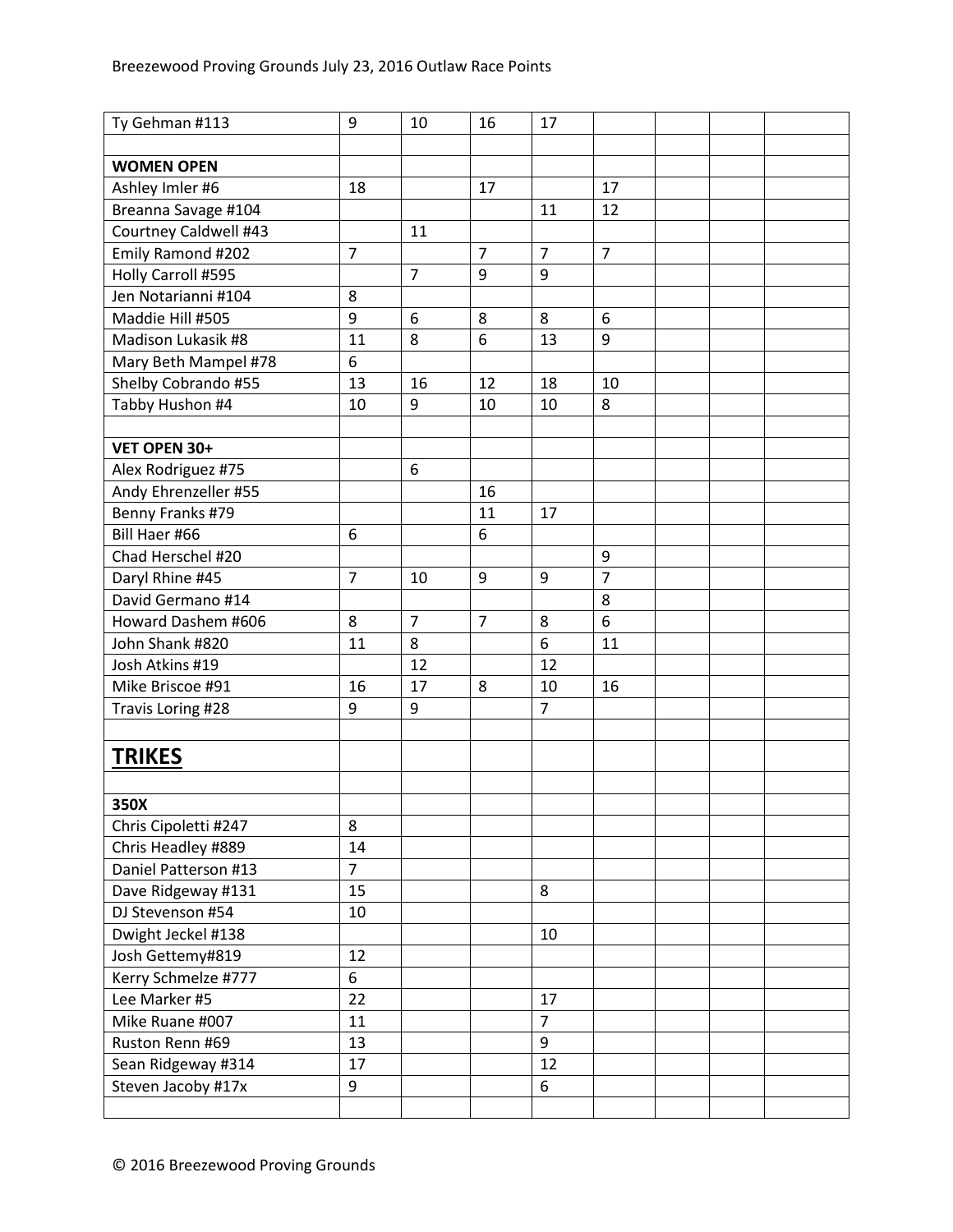| 200X                      |                |  |                |  |  |
|---------------------------|----------------|--|----------------|--|--|
| Bryan Ditch #97           | 19             |  | 16             |  |  |
| Charles Dobrovonly #937   |                |  | 9              |  |  |
| Chris Cipoletti #247      | 11             |  |                |  |  |
| Cody Walls #007           | 8              |  | 6              |  |  |
| Cory Owenburg #22         | 12             |  |                |  |  |
| DJ Stevenson #54          | 15             |  |                |  |  |
| Frank Berry #732          | 6              |  |                |  |  |
| Isaiah Marker #12         | 13             |  | 8              |  |  |
| Josh Kravchak #21         | 17             |  | $\overline{7}$ |  |  |
| Josh Myers #31            | $\overline{7}$ |  |                |  |  |
| Missy Rapuso #13          | 9              |  |                |  |  |
| Ray Eldridge #747         | 14             |  |                |  |  |
| Ross Massa #39            | 16             |  |                |  |  |
| Sean Ridgeway #314        | 24             |  | 11             |  |  |
| Terry Schmelzle #1985     | 10             |  |                |  |  |
|                           |                |  |                |  |  |
| <b>2 STROKE OPEN</b>      |                |  |                |  |  |
| Alan Pack #30             | 8              |  | $\overline{7}$ |  |  |
| Dave Swinger #520         | $\overline{7}$ |  | 8              |  |  |
| Greg Huntley #23          |                |  | 16             |  |  |
| John Souto #316           |                |  | 6              |  |  |
| Josh Hippert #412         | 6              |  |                |  |  |
| Larry Watkins #316        | 16             |  | 11             |  |  |
| Lyle Offman #3            | 9              |  |                |  |  |
| Ray Eldridge #747         | 11             |  |                |  |  |
| Sam Harkaberger #7        |                |  | 9              |  |  |
|                           |                |  |                |  |  |
| 2 Stroke Up To 265cc      |                |  |                |  |  |
| Aaron Patterson #99       | 13             |  |                |  |  |
| Alan Pack #30             | 11             |  | 12             |  |  |
| Brent Baker #15           | 17             |  | 13             |  |  |
| Chris Cipoletti #247      | 12             |  |                |  |  |
| Chris Headley #89         | 20             |  | 17             |  |  |
| Frank Barry #723          | 9              |  |                |  |  |
| George Hodges #510        | 14             |  | 11             |  |  |
| Jim Hockenberry #7        | 8              |  |                |  |  |
| Josh Crone #108           | 25             |  | 22             |  |  |
| Josh Kravchak #21         | 15             |  |                |  |  |
| Josh Myers #31            | $\overline{7}$ |  |                |  |  |
| Larry Watkins #37         | 16             |  | 14             |  |  |
| Regina Swinger #3         | 10             |  | 10             |  |  |
| Ted Trey Trey #9          | 18             |  | 15             |  |  |
|                           |                |  |                |  |  |
| HARDTAILS/MINI/SHAFTDRIVE |                |  |                |  |  |
| Bryan Ditch #97           | 13             |  | 14             |  |  |